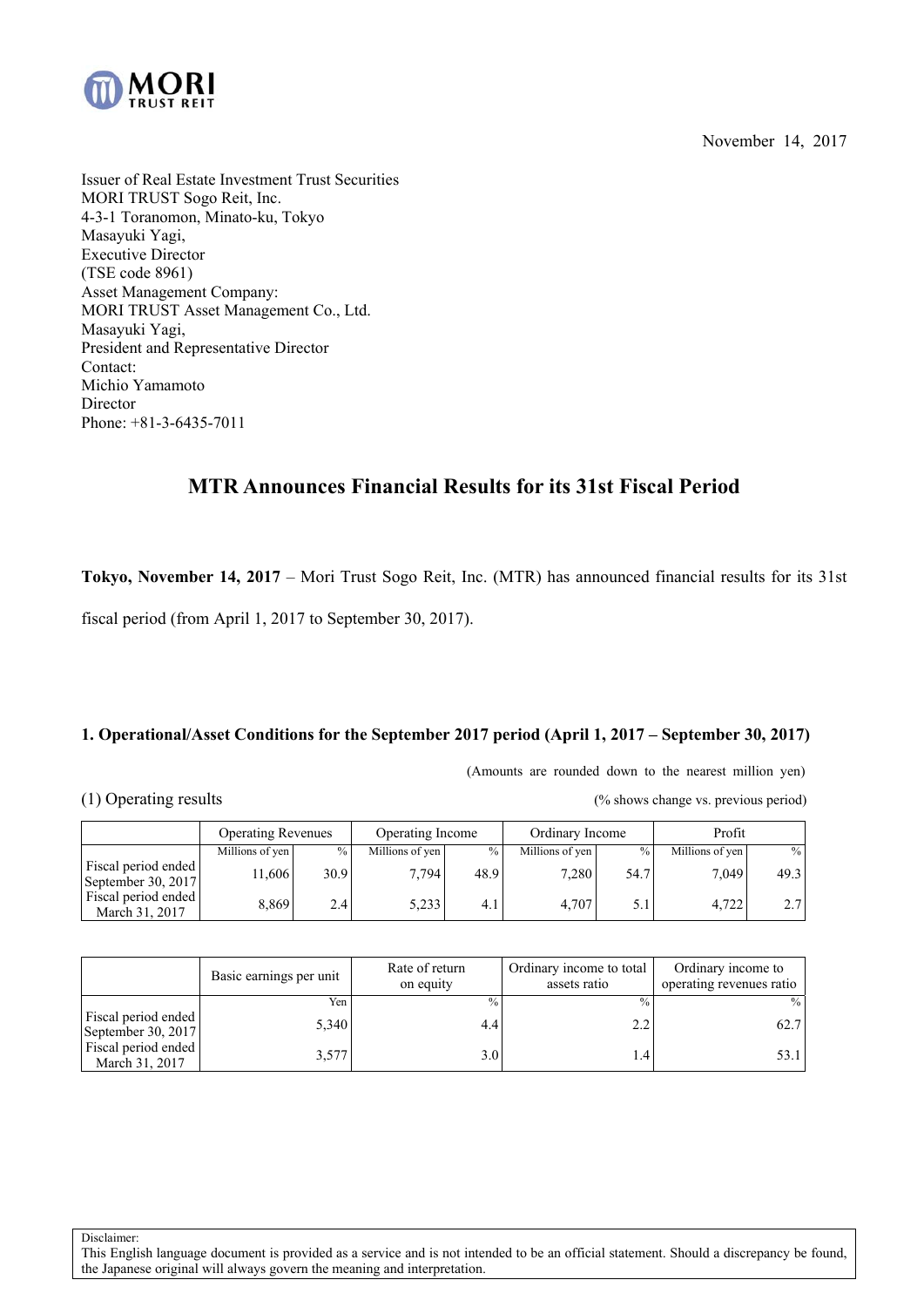

### (2) Distributions

|                                           | Distributions per<br>unit (excluding<br>distributions in<br>excess of profit) | Total Distributions<br>(excluding total<br>distributions in<br>excess of profit) | Distributions in<br>excess of profit<br>per unit | Total distributions<br>in excess of profit | Payout<br>ratio | Ratio of<br>distributions to<br>net assets |
|-------------------------------------------|-------------------------------------------------------------------------------|----------------------------------------------------------------------------------|--------------------------------------------------|--------------------------------------------|-----------------|--------------------------------------------|
|                                           | Yen                                                                           | Millions of yen                                                                  | Yen                                              | Millions of yen                            | $\frac{0}{0}$   | $\frac{0}{0}$                              |
| Fiscal period ended<br>September 30, 2017 | 4.964                                                                         | 6,552                                                                            |                                                  |                                            | 92.9            | 4.1                                        |
| Fiscal period ended<br>March 31, 2017     | 3,603                                                                         | 4.755                                                                            |                                                  |                                            | 100.7           | 3.0                                        |

(Note 1) The difference between distributions per unit and profit per unit in the fiscal period ended September 30, 2017 is due to a provision of reserves for reduction entry (¥497 million).

(Note 2) The difference between distributions per unit and profit per unit in the fiscal period ended March 31, 2017 is due to a reversal of the reserve for reductions entry (¥33 million).

(Note 3) The payout ratio is rounded down to one decimal place.

### (3) Financial positions

|                                           | Total assets    | Net assets      | Capital adequacy ratio | Net assets per unit |
|-------------------------------------------|-----------------|-----------------|------------------------|---------------------|
|                                           | Millions of yen | Millions of yen | $\frac{0}{0}$          | Yen                 |
| Fiscal period ended<br>September 30, 2017 | 327,438         | 161,658         | 49.4                   | 122,468             |
| Fiscal period ended<br>March 31, 2017     | 332,575         | 159,364         | 47.9                   | 120,730             |

### (4) Cash flows

|                                           | Cash flows<br>from operating activities | Cash flows<br>from investing activities | Cash flows<br>from financing activities | Cash and equivalents,<br>end of period |
|-------------------------------------------|-----------------------------------------|-----------------------------------------|-----------------------------------------|----------------------------------------|
|                                           | Millions of yen                         | Millions of yen                         | Millions of yen                         | Millions of yen                        |
| Fiscal period ended<br>September 30, 2017 | 20,431                                  | (1,170)                                 | (12,255)                                | 23,788                                 |
| Fiscal period ended<br>March 31, 2017     | 6,235                                   | (166)                                   | (5,240)                                 | 16,782                                 |

# **2. Forecast for the March 2018 period (October 1, 2017 to March 31, 2018) and the September 2019 period (April 1, 2018 to September 30, 2018)**

|                                            |                    |               |                     |        |                    |               |                    |               |                                                                               | (% shows change vs. previous period)                    |
|--------------------------------------------|--------------------|---------------|---------------------|--------|--------------------|---------------|--------------------|---------------|-------------------------------------------------------------------------------|---------------------------------------------------------|
|                                            | Operating revenues |               | Operating<br>income |        | Ordinary<br>income |               | Profit             |               | Distributions per<br>unit (excluding<br>distributions in<br>excess of profit) | <b>Distributions</b><br>in excess of<br>profit per unit |
|                                            | Millions of<br>yen | $\frac{0}{0}$ | Millions of<br>yen  | $\%$   | Millions of<br>yen | $\frac{0}{0}$ | Millions of<br>yen | $\frac{0}{0}$ | Yen                                                                           | Yen                                                     |
| Fiscal period ending<br>March 31, 2018     |                    | 8,538 (26.4)  | 5,087               | (34.7) | 4,603              | (36.8)        |                    | 4,671(33.7)   | 3,650                                                                         | $\overline{0}$                                          |
| Fiscal period ending<br>September 30, 2018 | 8,551              | 0.2           | 5,033               | (1.1)  | 4,559              | (1.0)         | 4,640              | (0.7)         | 3,650                                                                         | $\overline{0}$                                          |

(Reference) The profit per unit forecast is ¥3,538 for the fiscal period ending March 31, 2018 and ¥3,515 for the fiscal period ending September 30, 2018.

(Note 1) Distributions per unit for the fiscal period ending March 31, 2018 are calculated based on the assumption that part of the reserve for reduction entry (148 million yen) will be appropriated to distributions.

(Note 2) Distributions per unit for the fiscal period ending September 30, 2018 are calculated based on the assumption that part of the reserve for reduction entry (177 million yen) will be appropriated to distributions.

Disclaimer: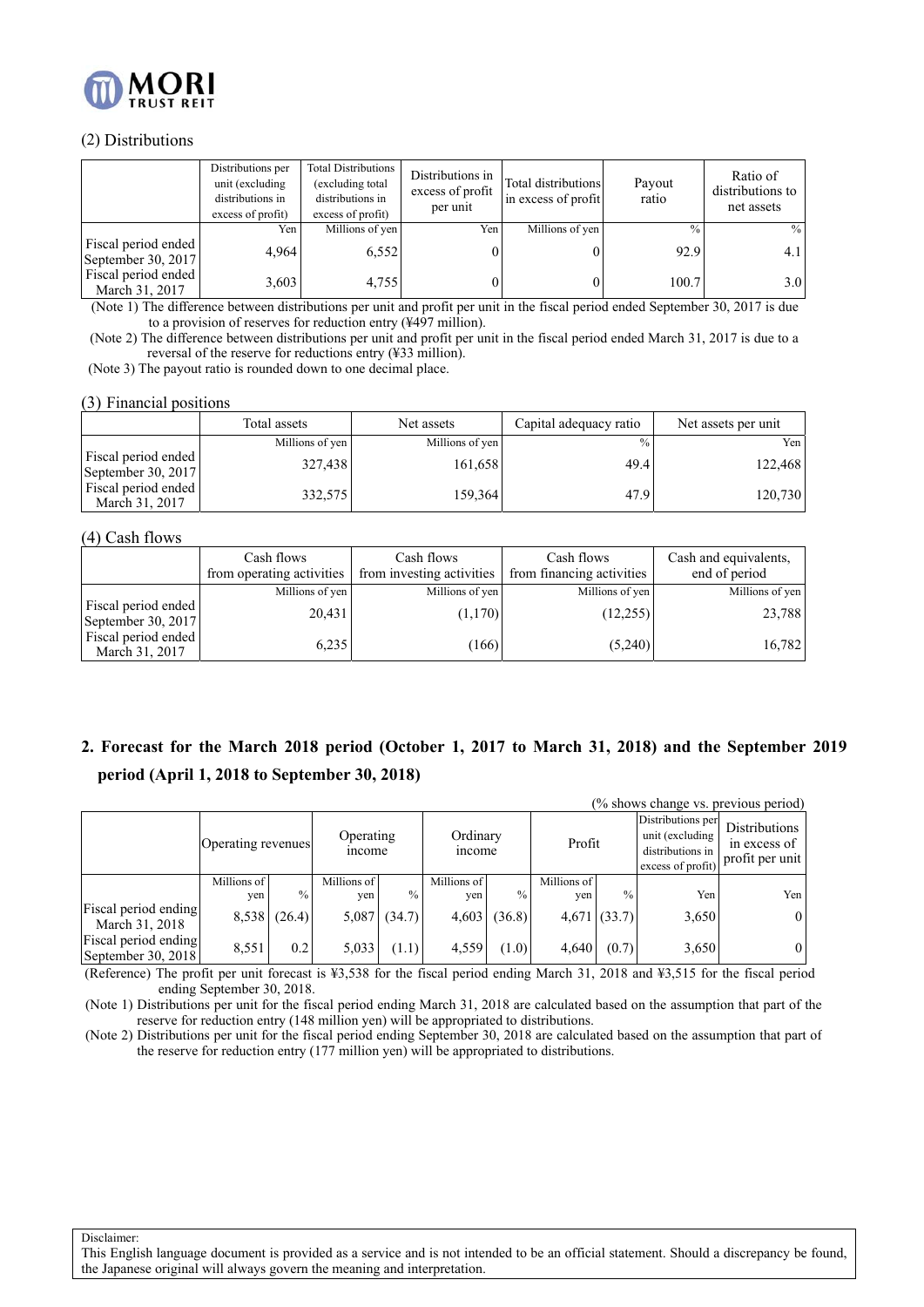

### **3. Status of Asset Management**

#### **(a) Summary of results for the current fiscal period**

### **(i) Transition of the Investment Corporation**

The Investment Corporation was established on October 2, 2001, with Mori Trust Asset Management Co., Ltd. (changed trade name from Nihon Sogo Fund Co**.,** Ltd.**.** on November 1, 2003) as the organizer, pursuant to the Act on Investment Trusts and Investment Corporations.

On March 28, 2002, the Investment Corporation began asset management, starting with the acquisition of the trust beneficiary right in Frespo Inage, land related to leased land agreement for business use.

Since then the Investment Corporation has steadily expanded the size of its assets, and was listed on the Real Estate Investment Trust Securities Market of the Tokyo Stock Exchange (Stock Code: 8961).

As a result, the real estate held by the Investment Corporation as of September 30, 2017, numbered 14 properties, with a total acquisition price of ¥327,438 million.

#### **(ii) Investment environment and performance**

The Japanese economy during the fiscal period under review remained on a modest recovery path amid signs of an upturn in personal consumption under a favorable employment situation and income environment, together with continued improvement in corporate earnings attributable to the expansion of domestic demand and global economic recovery.

In the real estate investment market, a keenness to purchase among domestic and foreign investors, encouraged by a favorable financing environment, caused competition for acquisition to become overheated. However, the rising selling prices of good properties in central Tokyo resulted in transactions being dispersed over a wider area and the ratio of transactions in the surrounding areas and regional cities increased.

In the real estate leasing market, the improvement in the market for office buildings continued thanks to firm office demand. In central Tokyo, the vacancy rate gradually decreased as new buildings steadily attracted tenants. The vacancy rates of other major cities in Japan were also largely on a downward trend amid tight supply and strong demand.

In the market for commercial facilities, while sales at department stores and supermarkets seesawed, there were also signs of recovery in some areas, with sales at large-scale specialty retailers for home electric appliances showing improvement.

In the market for luxury rental housing in Tokyo, both the occupancy rate and rent level remained firm thanks to a reduction in new supply and solid demand.

In terms of market conditions for hotels, the number of foreign visitors to Japan continued to rise, mainly due to a relaxation of the visa requirements, and the number of Japanese guests also increased. As a result, high occupancy rates were maintained.

Under these investment conditions, the Investment Corporation sold Ito**-**Yokado Shin-Urayasu, following a large tenant's decision to vacate the property, at a price which exceeded the book value on July 31, 2017, and also continued to seek to secure stable revenues in its management of other properties in the fiscal period under review. As a result, as of September 30, 2017, the Investment Corporation owned 14 properties with a total book value of ¥303,497 million, and the occupancy rate of the properties owned by the Investment Corporation as of September 30, 2017 was 99.7%.

#### **(iii) Financing**

In the fiscal period under review, the Investment Corporation borrowed ¥8,000 million in April 2017, ¥8,000 million in August 2017, and ¥1,500 million in September 2017 to apply to the repayment of existing loans that became due.

In addition to the foregoing, the Investment Corporation also used some of the proceeds of the sale of Ito**-**Yokado Shin-Urayasu to repay existing loans that became due to ¥7,500 million.

As a result, interest-bearing debt amounted to ¥152,000 million, of which long-term loans payable amounted to ¥133,500 million (including long-term loans payable of ¥33,000 million due for repayment within 1 year) and investment corporation bonds amounted to ¥13,000 million (including investment corporation bonds of ¥4,000 million due for redemption within 1 year).The ratio of interest-bearing debt to total assets as of September 30, 2017 was 46.4% (compared with 48.0% as of March 31, 2017).

As of September 30, 2017, the Investment Corporation has obtained a long-term issuer rating of AA (rating outlook: stable) from Japan Credit Rating Agency, Ltd. (JCR)

Disclaimer: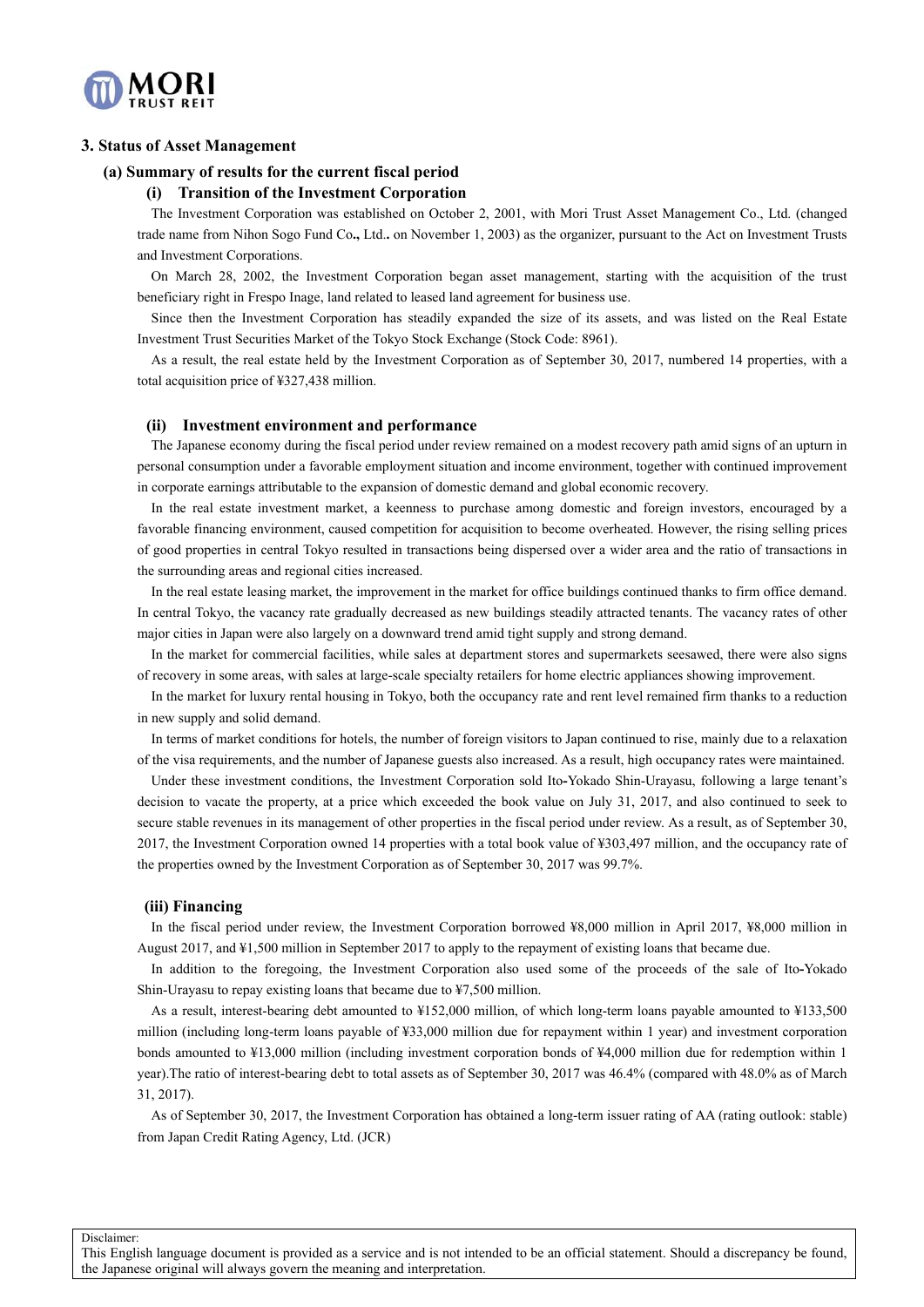

#### **(iv) Overview of financial results and distributions**

As a result of the above-mentioned operations, operating revenue came to ¥11,606 million, operating income came to ¥7,794 million, ordinary income after deduction of loan-related interest expenses from operating income, came to ¥7,280 million, and profit came to ¥7,049 million.

With the intention that the maximum amount of profit distributions would be included in tax deductible expenses under application of special provisions for taxation (Article 67-15 of the Act on Special Measures Concerning Taxation), the Investment Corporation decided to distribute all of the undistributed profit at the end of the fiscal period after deduction of the reserve for book entry reduction accumulated using "Special Provisions for Taxation in the case of Advanced Acquisition of Land, etc. in 2009 and 2010" of Article 66-2 of the Act on Special Measures Concerning Taxation and income taxes deferred relating to the reserve for book entry reduction, and distribution per investment unit amounted to ¥4,964.

### **(b) Outlook for the next fiscal period**

#### **(i) Outlook for overall performance**

The Japanese economy is expected to remain on a modest recovery path, supported mainly by growth in exports due to global economic recovery, an increase in plant and equipment investment associated with an improvement in business confidence, and further improvement in the employment situation and income environment. On the other hand, it may be necessary to bear in mind the impact on the Japanese economy of global uncertainty such as policy operation in the U.S. and the North Korea crisis.

In the real estate investment market, investment demand is expected to remain robust due to the favorable financial environment. Against this backdrop, competition to acquire properties in a wide range of areas including regional cities is likely to remain tough.

In the real estate leasing market, conditions are likely to continue to show general improvement, supported by firm office demand arising mainly from new entry and expansion on the back of improvement in corporate earnings and job growth. In central Tokyo, while new supply is expected to increase in the medium term, in the fiscal year of 2017, market conditions are likely to continue improving thanks to a low level of supply and solid demand.

In the market for commercial facilities, while it will still be necessary to bear in mind the difference in performance depending on type of facility, an upturn is expected thanks to a continued improvement in the employment situation and income environment and a recovery in inbound consumption due to the rising number of foreign visitors to Japan.

As for luxury rental apartments in Tokyo, although both the occupancy rate and rent level are expected to remain firm reflecting steady supply and demand, it may be necessary to keep an eye on future international situations and economic developments.

 The occupancy rate of hotels is expected to remain at a high level due to growth in the number of foreign visitors to Japan and firm demand among Japanese.

#### **(ii) Future investment policy**

Regarding the form of lease agreements of the real estate owned by the Investment Corporation, the Investment Corporation will maintain the weight of fixed-term building lease agreements with fixed rent over the medium and long term at a certain percentage, to ensure that a drop in the level of market rents does not immediately have a major impact on the revenue of the real estate owned by the Investment Corporation.

However, when entering into a new lease agreement, the Investment Corporation will examine the agreement term and the fixing of rents in the medium or long term based on an assessment of the location and features of the real estate and will aim to maximize revenue.

In addition, the Investment Corporation will operate and manage real estate in accordance with the following policy to maintain and increase market competitiveness and to enable stable operation.

1. The Investment Corporation will work to improve the satisfaction of tenants and consider measures such as thoroughgoing implementation of preventive maintenance and safety management and enhancement of customer relations with tenants based on an assessment of the features of each portfolio real estate, and endeavor to maintain high occupancy rates of the real estate it owns. When real estate becomes vacant or is due to become vacant, the Investment Corporation will conduct well-aimed market research and then focus on leasing in cooperation with the Mori Trust Group,

Disclaimer: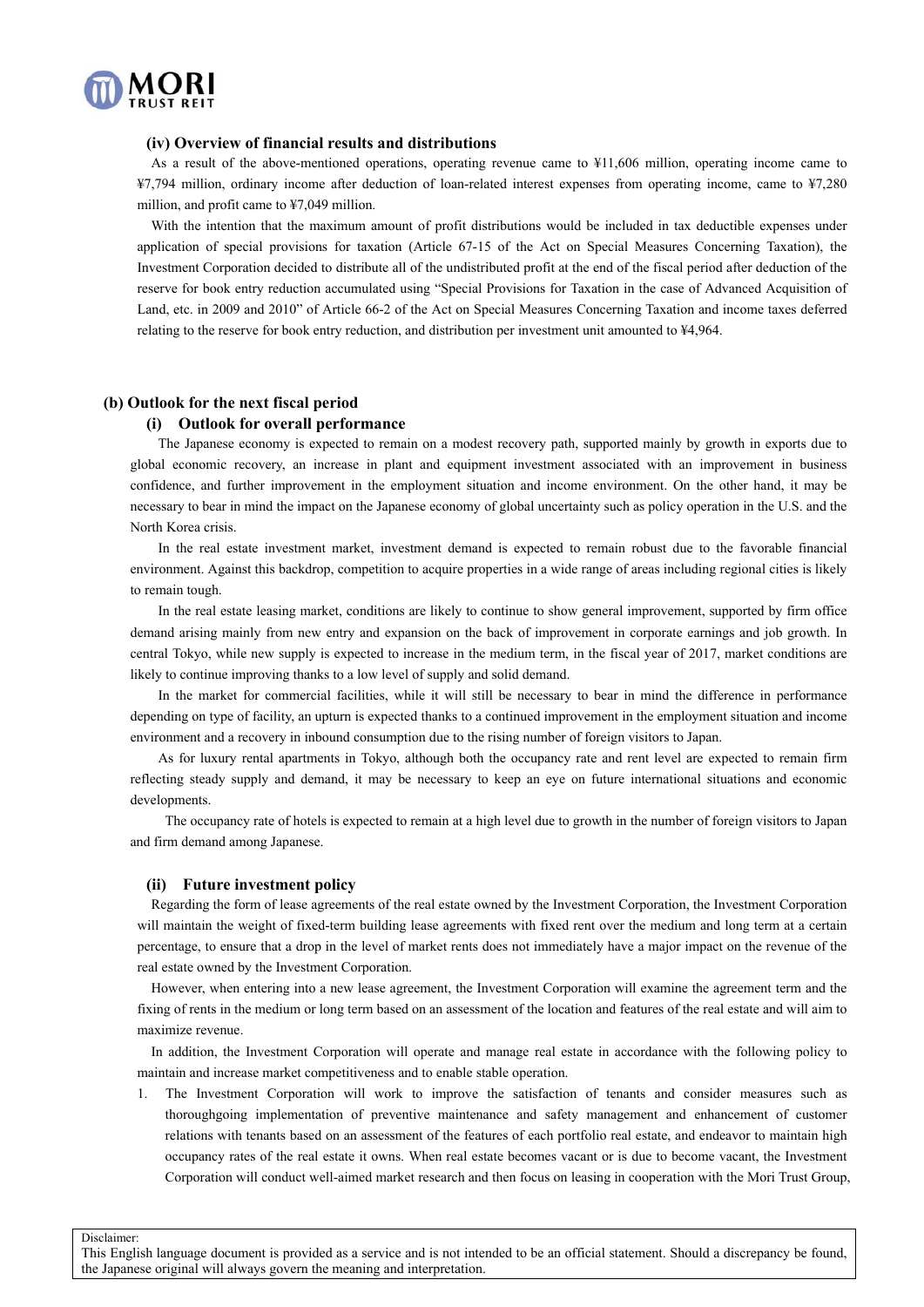

real estate agents and property management companies.

- 2. When entering into a new lease agreement, the Investment Corporation will endeavor to conclude a medium- or long-term fixed-term building lease agreement or an agreement that otherwise considers fixing the rent or lengthening the agreement term to ensure future rental revenue. In the case of portfolio real estate that can be expected to achieve stable internal growth, the Investment Corporation will also incorporate agreements designed to tap into growth in income gain.
- 3. Based on consideration of the aging and age of portfolio real estate, the Investment Corporation will endeavor to maintain stable occupancy rates by renovating aged facilities, etc. and actively making investments to increase market competitiveness so that portfolio real estate compares favorably with competing properties.

### **(iii) Investment strategy for new investment real estate**

The Investment Corporation's basic policy is to make investments based on the following investment strategies, with a focus on seeking to further develop and cultivate property information routes and endeavoring to gather high quality property information, to expand the size of its assets under management (AUM) and acquire new investment real estate.

- 1. The Investment Corporation will invest primarily in real estate in central Tokyo regardless of its use, aiming for an investment portfolio in which central Tokyo properties account for 60 -80% of total AUM. It will also invest in certain investment real estate located in other regions, such as office buildings located in areas with a high concentration of office buildings and convenient transport links and high-quality commercial facilities that are highly competitive within their trade area.
- 2. The Investment Corporation will invest in investment real estate intended for "office building" use, aiming to build a portfolio in which office buildings account for 70-90% of total AUM. Besides office buildings, it will also invest in commercial facilities (10-30% of total AUM) and "Others" (0-10% of total AUM). However, for the present time, it will invest only in residential properties and hotels in the "others" category.
- 3.The Investment Corporation's basic strategy is to conclude medium-to-long-term lease agreements with tenants. Also, where possible, it will endeavor to conclude fixed-term building lease agreements or other agreements that take fixing the rent or lengthening the agreement period into consideration. The agreement for the lease of investment real estate may take the form of leasing the investment real estate directly to the tenant or the form of using a master lessee as an intermediary between the Investment Corporation and tenants and leasing to the master lessee. The Investment Corporation will actively examine a master lease agreement in cases where, upon consideration of factors such as the size and use of the real estate and the characteristics of tenants, this arrangement is deemed to have certain benefits,

### **(iv) Financial strategy, etc.**

The Investment Corporation will endeavor to strike a good balance between short-term loans and long-term loans when raising funds, giving consideration to reducing financing costs and mitigating the impact of changes in the financing environment. The Investment Corporation will also consider issuing investment corporation bonds.

When selecting finance providers, the Investment Corporation will negotiate with a number of eligible financial institutions and compare the terms offered before making a decision.

**(v) Significant events after balance sheet date**

Not applicable

Disclaimer:

This English language document is provided as a service and is not intended to be an official statement. Should a discrepancy be found, the Japanese original will always govern the meaning and interpretation.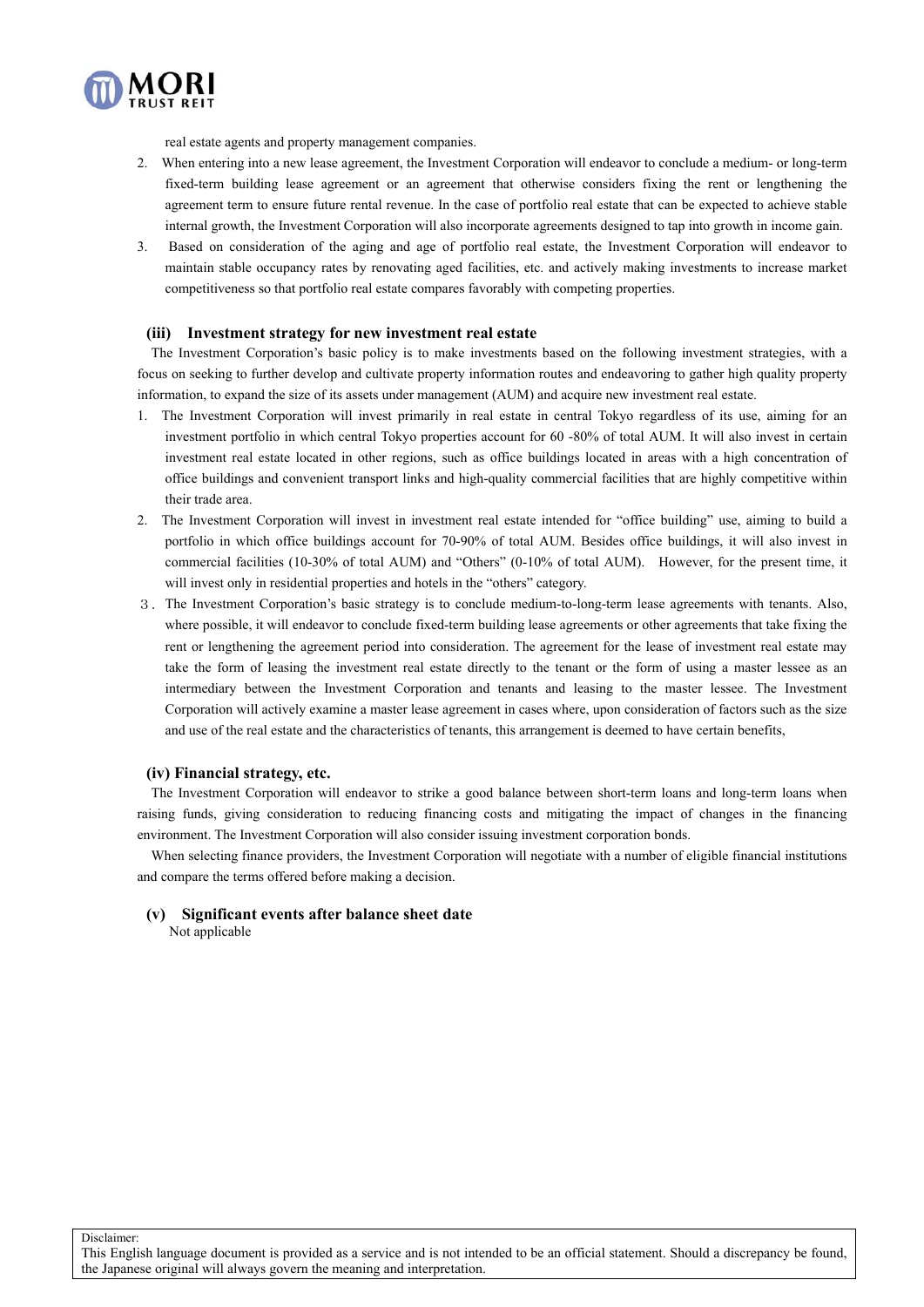

### **(vi) Forecasts of performance**

The Investment Corporation forecasts that performance in the next fiscal period 32nd fiscal period (from October 1, 2017 to March 31, 2018) will be as follows. Assuming that the assumptions of forecasts of performance are correct, performance forecasts for the 33rd fiscal period (from April 1, 2018 to September 30, 2018) are as follows.

Please refer to "Assumptions for Forecasts of Performance for the 32nd Fiscal Period (from October 1, 2017 to March 31, 2018) and the 33rd Fiscal Period (from April 1, 2018 to September 30, 2018)" below for further details of the assumptions of forecasts of performance.

|                       | 32nd fiscal period | 33rd fiscal period |
|-----------------------|--------------------|--------------------|
| Operating revenues    | $48,538$ million   | $48,551$ million   |
| Operating income      | $45,087$ million   | $45,033$ million   |
| Ordinary income       | $44,603$ million   | $44,559$ million   |
| Profit                | $44,671$ million   | $44,640$ million   |
| Distribution per unit | ¥3,650             | ¥3,650             |

(Note 1) The above forecasts are based on certain assumptions and information currently available and are not a guarantee of actual operating revenues, operating income, ordinary income, profit, and distribution per unit, and such may differ according to circumstances occurring in the future.

(Note 2)The distributions for the 32nd fiscal period and the 33rd fiscal period are based on the assumption of internal reserves reduction.

## **Assumptions for Forecasts of Performance for the 32nd Fiscal Period (from October 1, 2017 to March 31, 2018) and the 33rd Fiscal Period (from April 1, 2018 to September 30, 2018)**

| Item                  | Assumptions                                                                                                     |
|-----------------------|-----------------------------------------------------------------------------------------------------------------|
| Portfolio properties  | • We assume that a total of 14 properties will be under management as of September 30, 2017.                    |
|                       | • The actual portfolio may change due to the acquisition or disposal/transfer of other properties.              |
| Number of investment  | We assume 1,320,000 investment units issued and outstanding as of September 30, 2017. The number of             |
| units issued and      | investment issued and outstanding may change, however, for reasons such as the issuance of                      |
| outstanding           | investment units during the fiscal period.                                                                      |
|                       | · Interest-bearing debt amounted to ¥152,000 million as of November 14, 2017.                                   |
|                       | • Concerning the repayment of loans payable of ¥19,000 million and the redemption of investment                 |
| Interest-bearing debt | corporation bonds of ¥4,000 million that will become due during the 32nd fiscal period, we assume the           |
| and refinancing       | application of funds raised through refinancing, the issuance of investment corporation bonds and the           |
|                       | use of own funds. Concerning the repayment of loans payable of ¥19,500 million that will become due             |
|                       | during the 33rd fiscal period, we assume application of funds raised through refinancing.                       |
| Operating revenue     | • Concerning leasing business revenues, we take factors such as tenant movements into consideration.            |
|                       | • We assume that there will be no delayed payment or non-payment by tenants.                                    |
|                       | • Concerning fixed property tax, city planning tax, depreciated asset tax, etc. for owned real estate in trust, |
|                       | the portion of the tax amount to be levied that corresponds to the relevant calculation period is               |
|                       | recorded as leasing business expenses. However, the amount equivalent to fixed property tax, city               |
|                       | planning tax, etc. for the fiscal year of acquisition reimbursed to the previous owner at the time of           |
|                       | acquisition of the real estate, etc. is included in the cost of acquisition of the relevant real estate and is  |
| Operating expenses    | thus not recognized as expenses in the relevant calculation period.                                             |
|                       | • Concerning repair expenses, the estimated amount required is recorded as expenses. However, the actual        |
|                       | repair expenses may significantly differ from the estimates since (i) an unforeseeable event may cause          |
|                       | damage to a building requiring emergency repair expenditure, (ii) in general, amounts vary according            |
|                       | to the fiscal period, and (iii) certain types of repair and maintenance expenses are not required in every      |
|                       | fiscal period.                                                                                                  |

Disclaimer: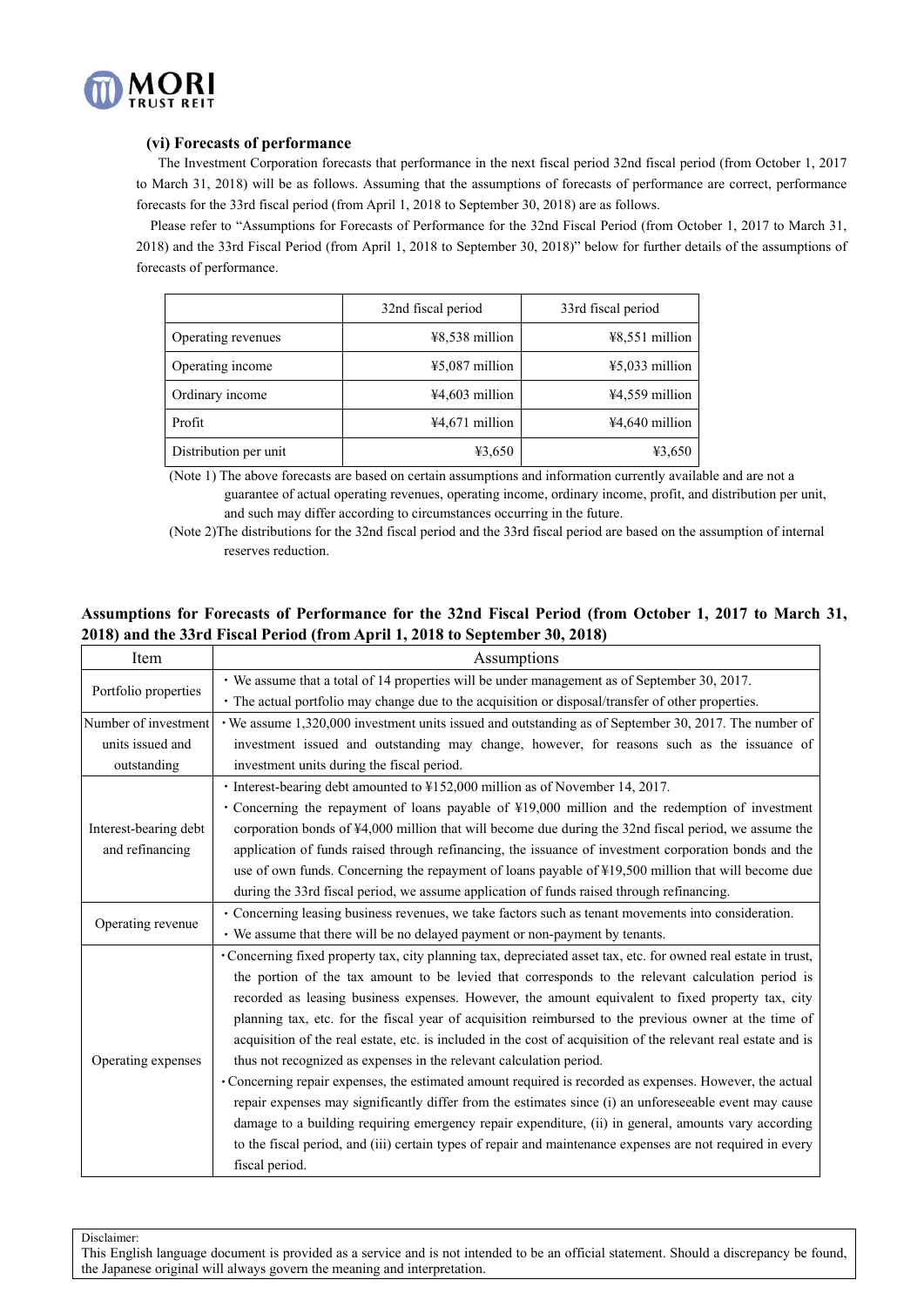

|                         | • We estimate property and other taxes of ¥876 million for the 32nd fiscal period and ¥919 million for the                      |
|-------------------------|---------------------------------------------------------------------------------------------------------------------------------|
|                         | 33rd fiscal period.                                                                                                             |
|                         | • We estimate property management fees of ¥424 million for the 32nd fiscal period and ¥413 million for                          |
|                         | the 33rd fiscal period.                                                                                                         |
|                         | • We estimate depreciation of ¥1,281 million for the 32nd fiscal period and ¥1,267 million for the 33rd                         |
|                         | fiscal period.                                                                                                                  |
|                         | • We estimate operations expenses other than leasing business expenses (asset management fees, fees for                         |
|                         | the custody of assets, administrative service fees, etc.) of ¥442 million for the 32nd fiscal period and                        |
|                         | ¥441 million for the 33rd fiscal period.                                                                                        |
|                         | • We estimate non-operating expenses (loan interest, investment corporation bond interest, etc.) of ¥485                        |
| Non-operating           | million for the 32nd fiscal period and ¥475 million yen for the 33rd fiscal period. We assume that there                        |
| expenses                | will be no borrowing-related expenses.                                                                                          |
|                         | · Distributions (distribution per unit) are calculated based on the cash distribution policy set out in the                     |
|                         | Investment Corporation's Articles of Incorporation.                                                                             |
|                         | · On calculation of the distribution for the 32nd fiscal period, we assume that a portion worth ¥216                            |
|                         | million (reserve for reduction entry of ¥148 million and relevant deferred tax liabilities of ¥68 million)                      |
|                         | of the internal reserves totaling $\frac{1}{2}$ ,631 million (the total of reserve for reduction entry of $\frac{1}{2}$ ,115    |
|                         | million and relevant deferred tax liabilities of ¥515 million) accumulated until the 31st fiscal period,                        |
|                         | under the application of the "Special Provisions for Taxation in the case of Advanced Acquisition of                            |
|                         | Land, etc. in 2009 and 2010" will finance the distributions.                                                                    |
| Distributions           | On calculation of the distribution for the 33rd fiscal period, we assume that a portion worth ¥260 million                      |
|                         | (reserve for reduction entry of ¥177 million and relevant deferred tax liabilities of ¥82 million) of the                       |
|                         | internal reserves totaling $\frac{1}{4}$ ,414 million (the total of reserve for reduction entry of $\frac{1}{2}967$ million and |
|                         | relevant deferred tax liabilities of ¥446 million) accumulated until the 32ne fiscal period, under the                          |
|                         | application of the "Special Provisions for Taxation in the case of Advanced Acquisition of Land, etc. in                        |
|                         | 2009 and 2010" will finance the distributions.                                                                                  |
|                         | · Distributions per unit may change due to a variety of factors, including changes in the assets under                          |
|                         | investment and changes in rental income as a result of changes in tenants, the occurrence of unforeseen                         |
|                         | repairs, fluctuation in the number of issued investment units and financing.                                                    |
| Distributions in excess | • We currently have no plans to pay cash distributions in excess of earnings (distributions in excess of                        |
| of earnings per unit    | earnings per unit).                                                                                                             |
|                         | · Our forecasts assume no revisions that impact on the above projections will be made to laws and                               |
| Others                  | regulations, tax systems, accounting standards, securities listing regulations and the rules of The                             |
|                         | Investment Trusts Association, Japan, or others.                                                                                |

Disclaimer: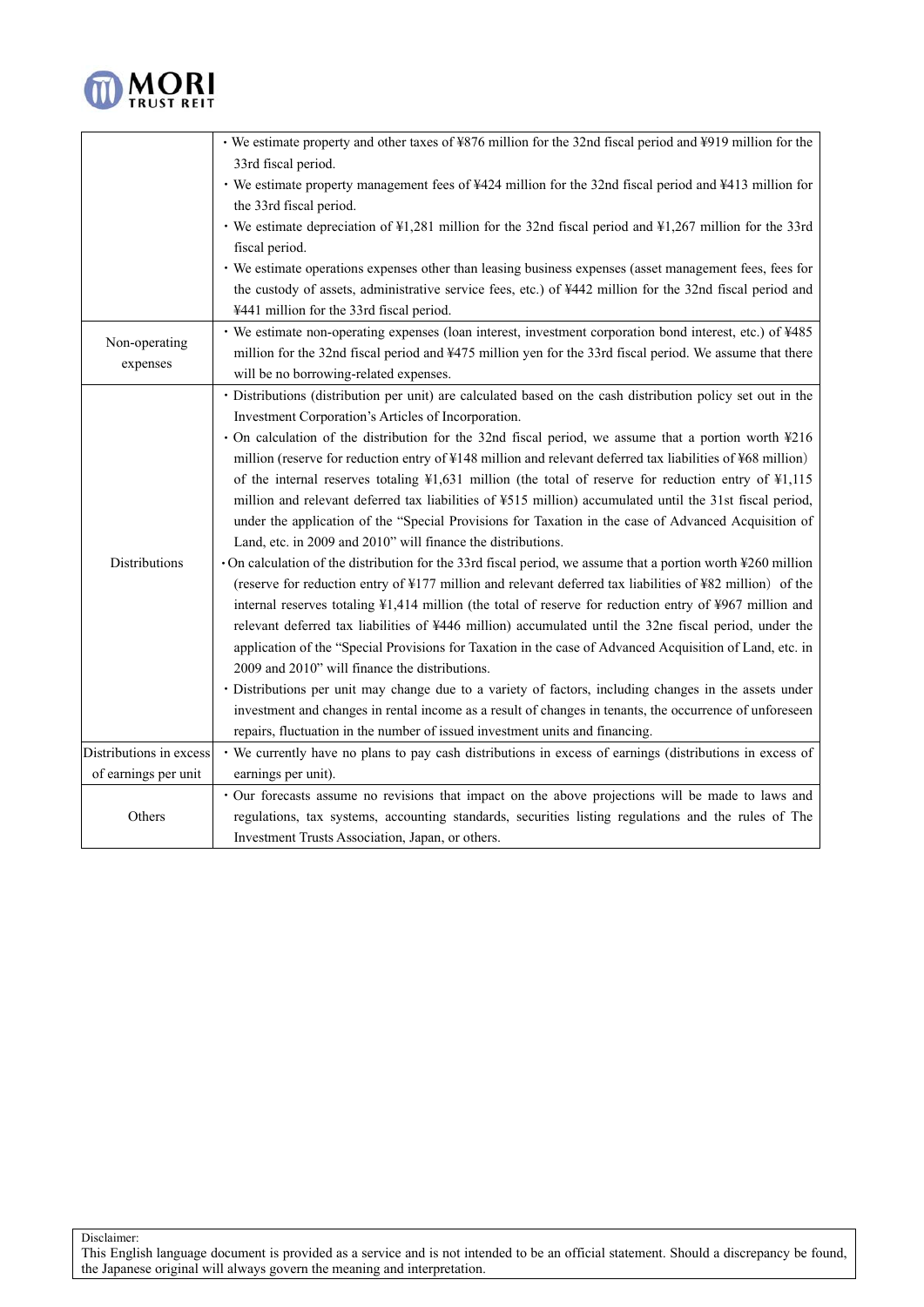

# **4. FINANCIAL STATEMENTS**

(1) Balance sheet

|                                             | As of March 31, 2017 | As of September 30, 2017 |
|---------------------------------------------|----------------------|--------------------------|
| Assets                                      |                      |                          |
| Current assets                              |                      |                          |
| Cash and deposits                           | 14,206,209           | 21,105,617               |
| Cash and deposits in trust                  | 2,576,492            | 2,683,202                |
| Operating accounts receivable               | 79,397               | 68,100                   |
| Prepaid expenses                            | 33,816               | 25,422                   |
| Deferred tax assets                         | 13                   | 21                       |
| Other                                       |                      | 3,538                    |
| Total current assets                        | 16,895,929           | 23,885,903               |
| Non-current assets                          |                      |                          |
| Property, plant and equipment               |                      |                          |
| <b>Buildings</b>                            | 42,823,570           | 39,596,582               |
| Accumulated depreciation                    | (15, 476, 538)       | (14, 494, 419)           |
| Buildings, net                              | 27,347,031           | 25,102,163               |
| <b>Structures</b>                           | 650,836              | 563,580                  |
| Accumulated depreciation                    | (594, 032)           | (528, 827)               |
| Structures, net                             | 56,803               | 34,752                   |
| Machinery and equipment                     | 133,961              | 133,961                  |
| Accumulated depreciation                    | (104,004)            | (105, 359)               |
| Machinery and equipment, net                | 29,956               | 28,601                   |
| Tools, furniture and fixtures               | 110,757              | 93,751                   |
| Accumulated depreciation                    | (59, 398)            | (60, 371)                |
| Tools, furniture and fixtures, net          | 51,358               | 33,380                   |
| Land                                        | 146,060,266          | 136,672,529              |
| Buildings in trust                          | 25,987,771           | 26,099,915               |
| Accumulated depreciation                    | (7,321,763)          | (7,881,161)              |
| Buildings in trust, net                     | 18,666,008           | 18,218,754               |
| Structures in trust                         | 108,939              | 114,715                  |
| Accumulated depreciation                    | (93,046)             | (94, 564)                |
| Structures in trust, net                    | 15,892               | 20,150                   |
| Machinery and equipment in trust            | 2,897                | 2,897                    |
| Accumulated depreciation                    | (2,205)              | (2, 233)                 |
| Machinery and equipment in trust, net       | 692                  | 664                      |
| Tools, furniture and fixtures in trust      | 54,485               | 57,799                   |
| Accumulated depreciation                    | (27, 488)            | (30,605)                 |
| Tools, furniture and fixtures in trust, net | 26,997               | 27,193                   |
| Land in trust                               | 123,359,160          | 123,359,160              |
| Total property, plant and equipment         | 315,614,167          | 303,497,351              |
| Intangible assets                           |                      |                          |
| Software                                    | 95                   | 76                       |
| Other                                       | 240                  | 240                      |
| Total intangible assets                     | 335                  | $\overline{316}$         |

Thousands of yen

Disclaimer: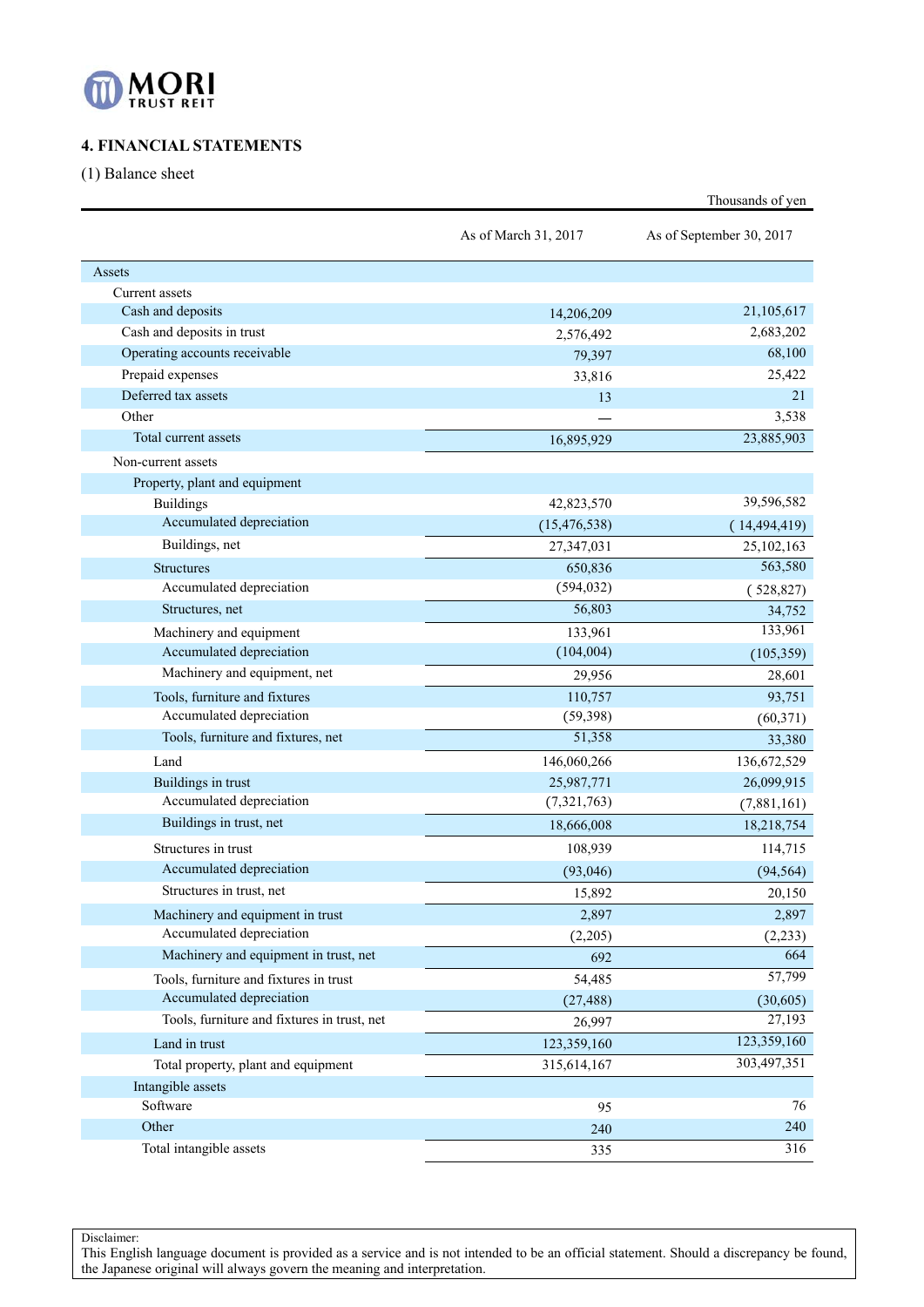

|                                                 | As of March 31, 2017 | As of September 30, 2017 |
|-------------------------------------------------|----------------------|--------------------------|
| Investments and other assets                    |                      |                          |
| Guarantee deposits                              | 10,000               | 10,000                   |
| Long-term prepaid expenses                      | 2,130                | 562                      |
| Other                                           | 3,602                | 3,602                    |
| Total investments and other assets              | 15,732               | 14,164                   |
| Total non-current assets                        | 315,630,235          | 303,511,832              |
| Deferred assets                                 |                      |                          |
| Investment corporation bond issuance costs      | 49,830               | 40,427                   |
| Total deferred assets                           | 49,830               | 40,427                   |
| <b>Total</b> assets                             | 332,575,995          | 327,438,163              |
| Liabilities                                     |                      |                          |
| <b>Current liabilities</b>                      |                      |                          |
| Operating accounts payable                      | 218,194              | 566,765                  |
| Short-term loans payable                        | 6,000,000            | 5,500,000                |
| Current portion of investment corporation bonds | 4,000,000            | 4,000,000                |
| Current portion of long-term loans payable      | 38,000,000           | 33,000,000               |
| Accounts payable – other                        | 102,262              | 237,354                  |
| Accrued expenses                                | 507,244              | 555,704                  |
| Dividends payable                               | 9,731                | 10,318                   |
| Income taxes payable                            | 852                  | 999                      |
| Accrued consumption taxes                       | 171,197              | 359,769                  |
| Advances received                               | 1,477,868            | 1,431,504                |
| Deposits received                               | 4,964                | 3,377                    |
| Total current liabilities                       | 50,492,316           | 45,665,793               |
| Non-current liabilities                         |                      |                          |
| Investment corporation bonds                    | 9,000,077            | 9,000,064                |
| Long-term loans payable                         | 102,500,000          | 100,500,000              |
| Tenant leasehold and security deposits          | 10,101,531           | 9,265,115                |
| Tenant leasehold and security deposits in trust | 831,828              | 833,453                  |
| Deferred tax liabilities                        | 285,650              | 515,301                  |
| Total non-current liabilities                   | 122,719,087          | 120,113,934              |
| <b>Total liabilities</b>                        | 173,211,403          | 165,779,728              |
| Net assets                                      |                      |                          |
| Unitholders' equity                             |                      |                          |
| Unitholders' capital                            | 153,990,040          | 153,990,040              |
| Surplus                                         |                      |                          |
| Voluntary retained earnings                     |                      |                          |
| Reserve for reduction entry                     | 652,218              | 618,592                  |
| Total voluntary retained earnings               | 652,218              | 618,592                  |
| Unappropriated retained earnings                | 4,722,333            | 7,049,802                |
| Total surplus                                   | 5,374,552            | 7,668,395                |
| Total unitholders' equity                       | 159,364,592          | 161,658,435              |
| Total net assets                                | 159,364,592          | 161,658,435              |

Total liabilities and net assets 332,575,995 327,438,163

Disclaimer:

This English language document is provided as a service and is not intended to be an official statement. Should a discrepancy be found, the Japanese original will always govern the meaning and interpretation.

# Thousands of yen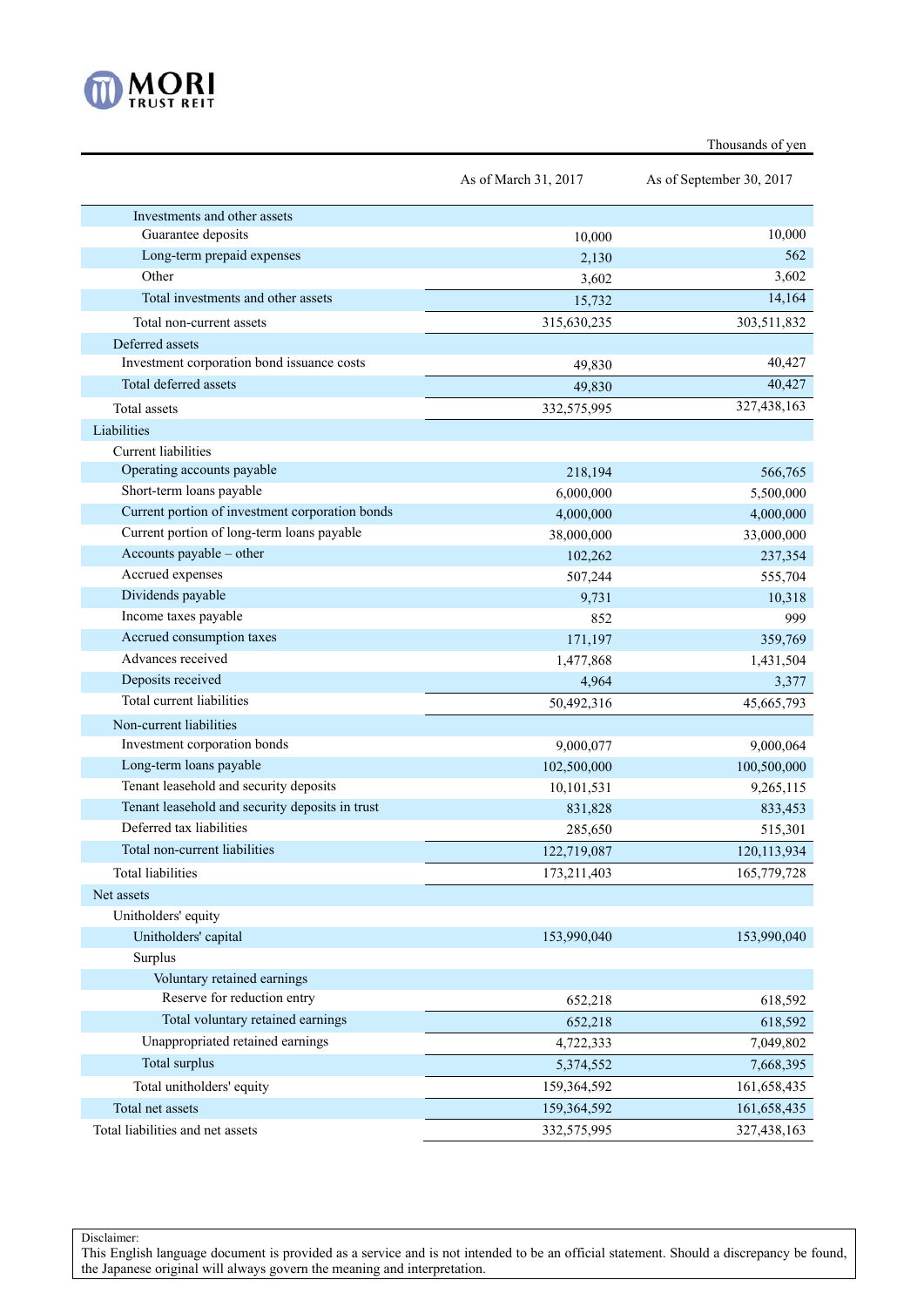

## (2) Statement of income

|                                                               |                                                             | Thousands of yen                                              |
|---------------------------------------------------------------|-------------------------------------------------------------|---------------------------------------------------------------|
|                                                               | For the period<br>from October 1, 2016<br>to March 31, 2017 | For the period<br>from April 1, 2017<br>to September 30, 2017 |
| Operating revenue                                             |                                                             |                                                               |
| Lease business revenue                                        | 8,590,929                                                   | 8,504,468                                                     |
| Other lease business revenue                                  | 278,455                                                     | 289,014                                                       |
| Gain on sale of investment property                           |                                                             | 2,813,198                                                     |
| Total operating revenue                                       | 8,869,384                                                   | 11,606,680                                                    |
| Operating expenses                                            |                                                             |                                                               |
| Expenses related to rent business                             | 3,195,970                                                   | 3,285,231                                                     |
| Asset management fee                                          | 324,579                                                     | 364,288                                                       |
| Asset custody fee                                             | 15,243                                                      | 16,557                                                        |
| Administrative service fees                                   | 49,762                                                      | 59,152                                                        |
| Directors' compensations                                      | 9,180                                                       | 7,590                                                         |
| Other operating expenses                                      | 41,373                                                      | 79,592                                                        |
| Total operating expenses                                      | 3,636,109                                                   | 3,812,411                                                     |
| Operating income                                              | 5,233,274                                                   | 7,794,268                                                     |
| Non-operating income                                          |                                                             |                                                               |
| Interest income                                               | 220                                                         | 372                                                           |
| Reversal of dividends payable                                 | 1.153                                                       | 1,112                                                         |
| Insurance income                                              | 1,448                                                       | 286                                                           |
| Co-sponsor fee                                                | 1,000                                                       |                                                               |
| Other                                                         | 1,133                                                       |                                                               |
| Total non-operating income                                    | 4,955                                                       | 1,771                                                         |
| Non-operating expenses                                        |                                                             |                                                               |
| Interest expenses                                             | 504,325                                                     | 490,019                                                       |
| Interest expenses on investment corporation bonds             | 16,474                                                      | 16,115                                                        |
| Amortization of investment corporation bond issuance<br>costs | 9,737                                                       | 9,402                                                         |
| Total non-operating expenses                                  | 530,538                                                     | 515,538                                                       |
| Ordinary income                                               | 4,707,691                                                   | 7,280,501                                                     |
| Profit before income taxes                                    | 4,707,691                                                   | 7,280,501                                                     |
| Income taxes - current                                        | 885                                                         | 1,056                                                         |
| Income taxes - deferred                                       | (15, 527)                                                   | 229,642                                                       |
| Total income taxes                                            | (14, 642)                                                   | 230,698                                                       |
| Profit                                                        | 4,722,333                                                   | 7,049,802                                                     |
| Unappropriated retained earnings                              | 4,722,333                                                   | 7,049,802                                                     |

Disclaimer: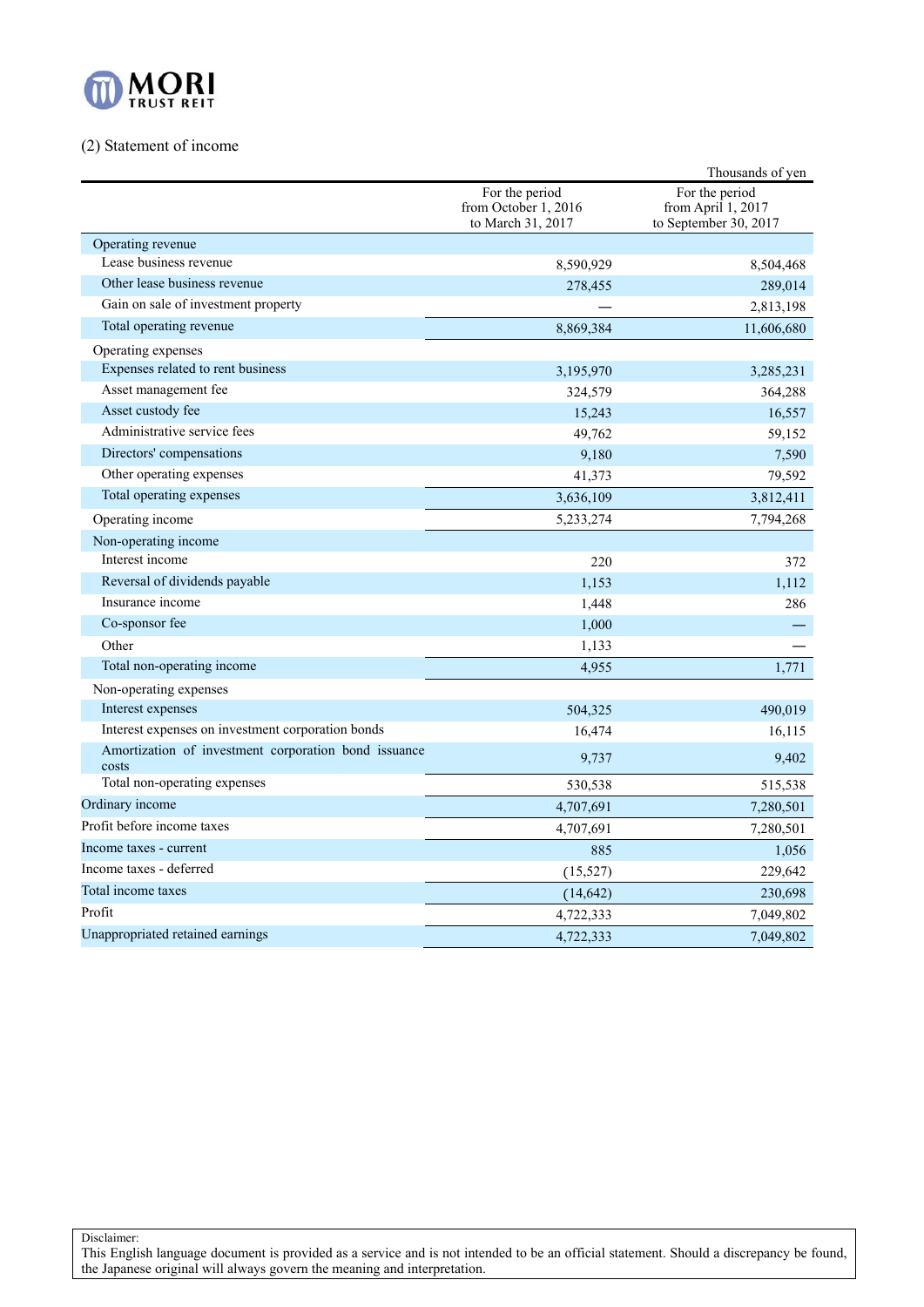

# (3) Statement of changes in unitholders' equity

For the period from October 1, 2016 to March 31, 2017

Thousands of yen

|                                            | Unitholders' equity |                                |                                      |                                        |               |                    |                  |  |
|--------------------------------------------|---------------------|--------------------------------|--------------------------------------|----------------------------------------|---------------|--------------------|------------------|--|
|                                            |                     |                                | Surplus                              |                                        |               |                    |                  |  |
|                                            | Unitholders'        |                                | Voluntary retained earnings          | Unappropriated                         |               | Total unitholders' | Total net assets |  |
|                                            | capital             | Reserve for<br>reduction entry | Total voluntary<br>retained earnings | retained earnings<br>(undisposed loss) | Total surplus | equity             |                  |  |
| Balance at beginning of<br>current period  | 153,990,040         | 768,588                        | 768,588                              | 4,596,029                              | 5,364,618     | 159,354,658        | 159,354,658      |  |
| Changes of items during<br>period          |                     |                                |                                      |                                        |               |                    |                  |  |
| Reversal of reserve for<br>reduction entry |                     | (116,370)                      | (116,370)                            | 116,370                                |               |                    |                  |  |
| Dividends of surplus                       |                     |                                |                                      | (4,712,400)                            | (4,712,400)   | (4,712,400)        | (4,712,400)      |  |
| Profit                                     |                     |                                |                                      | 4,722,333                              | 4,722,333     | 4,722,333          | 4,722,333        |  |
| Total changes of items<br>during period    |                     | (116,370)                      | (116,370)                            | 126,304                                | 9,933         | 9,933              | 9,933            |  |
| Balance at end of current<br>period        | 153,990,040         | 652,218                        | 652,218                              | 4,722,333                              | 5,374,552     | 159,364,592        | 159,364,592      |  |

For the period from April 1, 2017 to September 30, 2017

Thousands of yen

|                                            | Unitholders' equity |                                |                                      |                                        |               |                    |                  |  |
|--------------------------------------------|---------------------|--------------------------------|--------------------------------------|----------------------------------------|---------------|--------------------|------------------|--|
|                                            |                     |                                | Surplus                              |                                        |               |                    |                  |  |
|                                            | Unitholders'        |                                | Voluntary retained earnings          | Unappropriated                         |               | Total unitholders' | Total net assets |  |
|                                            | capital             | Reserve for<br>reduction entry | Total voluntary<br>retained earnings | retained earnings<br>(undisposed loss) | Total surplus | equity             |                  |  |
| Balance at beginning of<br>current period  | 153,990,040         | 652,218                        | 652,218                              | 4,722,333                              | 5,374,552     | 159,364,592        | 159,364,592      |  |
| during<br>Changes of items<br>period       |                     |                                |                                      |                                        |               |                    |                  |  |
| Reversal of reserve for<br>reduction entry |                     | (33,626)                       | (33,626)                             | 33,626                                 |               |                    |                  |  |
| Dividends of surplus                       |                     |                                |                                      | (4,755,960)                            | (4,755,960)   | (4,755,960)        | (4,755,960)      |  |
| Profit                                     |                     |                                |                                      | 7,049,802                              | 7,049,802     | 7,049,802          | 7,049,802        |  |
| of items<br>Total changes<br>during period | (33,626)            |                                | (33,626)                             | 2,327,469                              | 2,293,842     | 2,293,842          | 2,293,842        |  |
| Balance at end of current<br>period        | 153,990,040         | 618,592                        | 618,592                              | 7,049,802                              | 7,668,395     | 161,658,435        | 161,658,435      |  |

Disclaimer: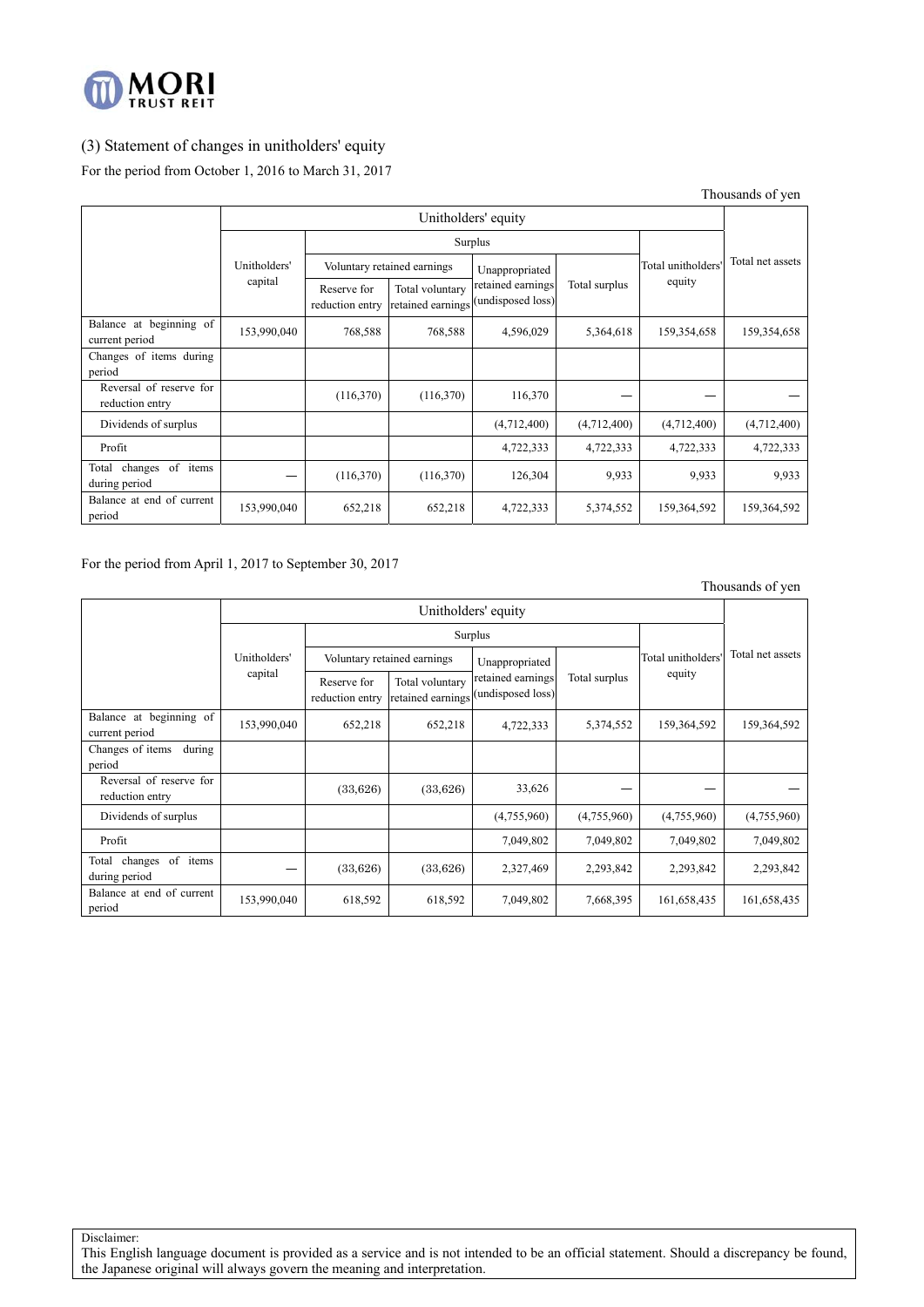

## (4) Statement of Cash Distributions

|                                                     | 30th Fiscal Period<br>(October 1, 2016 to March 31, 2017) | 31st Fiscal Period<br>(April 1, 2017 to September 30, 2017) |  |  |
|-----------------------------------------------------|-----------------------------------------------------------|-------------------------------------------------------------|--|--|
| I. Unappropriated retained earnings                 | 4,722,333,845                                             | 7,049,802,986                                               |  |  |
| II. Reversal of voluntary retained                  |                                                           |                                                             |  |  |
| earnings                                            |                                                           |                                                             |  |  |
| Reversal of reserve for reduction                   |                                                           |                                                             |  |  |
| entry                                               | 33,626,155                                                |                                                             |  |  |
| III. Distribution amount                            | 4,755,960,000                                             | 6,552,480,000                                               |  |  |
| (Distribution amount per unit)                      | (3,603)                                                   | (4,964)                                                     |  |  |
| IV. Voluntary retained earnings                     |                                                           |                                                             |  |  |
| Provision of reserve for reduction                  |                                                           |                                                             |  |  |
| entry                                               |                                                           | 497, 322, 986                                               |  |  |
| V. Retained earnings carried forward                | $\theta$                                                  | $\mathbf{0}$                                                |  |  |
| Calculation<br>method<br>$\sigma$ f<br>distribution | In accordance with Paragraph 1,                           | In accordance with Paragraph 1,                             |  |  |
| amount                                              | Article 29 of the Investment                              | Article 29 of the Investment                                |  |  |
|                                                     | Corporation's Articles of Incorporation,                  | Corporation's Articles of Incorporation,                    |  |  |
|                                                     | MTR decided to distribute the total sum                   | MTR decided to distribute the total                         |  |  |
|                                                     | of unappropriated retained earnings and                   | balance of unappropriated retained                          |  |  |
|                                                     | the reversal of reserve for reduction                     | earnings after deducting provision of the                   |  |  |
|                                                     | entry under Article 66-2 of the Act on                    | reserve for reduction entry under Article                   |  |  |
|                                                     | Special Measures Concerning Taxation,                     | 66-2 of the Act on Special Measures                         |  |  |
|                                                     | the amount of which is 4,755,960,000                      | Concerning Taxation, the amount of                          |  |  |
|                                                     | yen.                                                      | which is 6,552,480,000 yen.                                 |  |  |
|                                                     | In addition, MTR does not distribute                      | In addition, MTR does not distribute                        |  |  |
|                                                     | dividends in excess of accounting profit                  | dividends in excess of accounting profit                    |  |  |
|                                                     | as set forth in Paragraph 2, Article 29 of                | as set forth in Paragraph 2, Article 29 of                  |  |  |
|                                                     | the Investment Corporation's Articles of                  | the Investment Corporation's Articles of                    |  |  |
|                                                     | Incorporation.                                            | Incorporation.                                              |  |  |

Disclaimer:

This English language document is provided as a service and is not intended to be an official statement. Should a discrepancy be found, the Japanese original will always govern the meaning and interpretation.

(Unit: yen)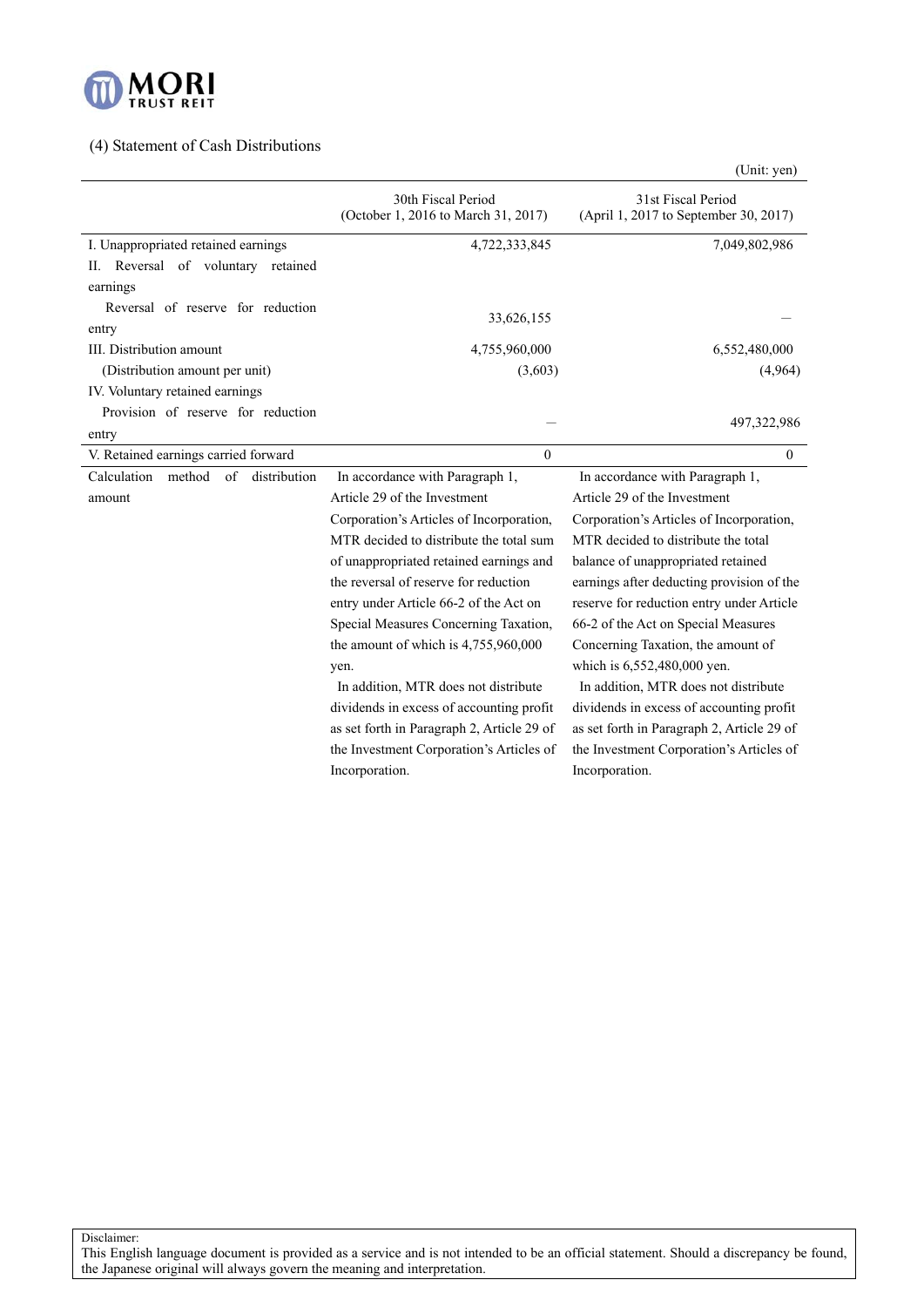

## (5) Statement of cash flows

### **STATEMENTS OF CASH FLOWS**

For the six-month periods ended March 31, 2017 and September 30, 2017

|                                                                                             |                                                             | Thousands of yen                                              |
|---------------------------------------------------------------------------------------------|-------------------------------------------------------------|---------------------------------------------------------------|
|                                                                                             | For the period<br>from October 1, 2016<br>to March 31, 2017 | For the period<br>from April 1, 2017<br>to September 30, 2017 |
| Cash flows from operating activities                                                        |                                                             |                                                               |
| Profit before income taxes                                                                  | 4,707,691                                                   | 7,280,501                                                     |
| Depreciation                                                                                | 1,394,351                                                   | 1,373,930                                                     |
| Amortization of investment corporation bond issuance<br>costs                               | 9,737                                                       | 9,402                                                         |
| Interest income                                                                             | (220)                                                       | (372)                                                         |
| Interest expenses                                                                           | 520,800                                                     | 506,135                                                       |
| Increase in operating accounts receivable                                                   | 9,152                                                       | 11,296                                                        |
| Increase (decrease) in operating accounts payable                                           | (15,781)                                                    | 345,032                                                       |
| Decrease in accrued consumption taxes                                                       | 11,664                                                      | 188,571                                                       |
| Increase (decrease) in advances received                                                    | 6,186                                                       | (46, 363)                                                     |
| Decrease due to sale of investment property                                                 |                                                             | 11,213,671                                                    |
| Other, net                                                                                  | 115,426                                                     | 67,582                                                        |
| Subtotal                                                                                    | 6,759,009                                                   | 20,949,389                                                    |
| Interest income received                                                                    | 220                                                         | 372                                                           |
| Interest expenses paid                                                                      | (522, 653)                                                  | (516, 897)                                                    |
| Income taxes paid                                                                           | (880)                                                       | (908)                                                         |
| Net cash provided by operating activities                                                   | 6,235,695                                                   | 20,431,955                                                    |
| Cash flows from investing activities                                                        |                                                             |                                                               |
| Purchase of property, plant and equipment                                                   | (67,110)                                                    | (233, 430)                                                    |
| Purchase of property, plant and equipment in trust                                          | (152, 188)                                                  | (102, 244)                                                    |
| Repayments of tenant leasehold and security deposits                                        | (46, 171)                                                   | (909, 448)                                                    |
| Proceeds from tenant leasehold and security deposits                                        | 117,198                                                     | 73,032                                                        |
| Repayments of tenant leasehold and security deposits in<br>trust                            | (32,758)                                                    | (30, 546)                                                     |
| Proceeds from tenant leasehold and security deposits in<br>trust                            | 14,771                                                      | 32,172                                                        |
| Net cash used in investing activities                                                       | (166, 258)                                                  | (1,170,465)                                                   |
| Cash flows from financing activities<br>Net increase (decrease) in short-term loans payable | 500,000                                                     | (500,000)                                                     |
| Proceeds from long-term loans payable                                                       | 6,500,000                                                   | 12,500,000                                                    |
| Repayments of long-term loans payable                                                       | (7,500,000)                                                 | (19,500,000)                                                  |
| Proceeds from issuance of investment corporation bonds                                      | 5,000,080                                                   |                                                               |
| Redemption of investment corporation bonds                                                  | (5,000,000)                                                 |                                                               |
| Payments for investment corporation bond issuance costs                                     | (28, 185)                                                   |                                                               |
| Dividends paid                                                                              | (4,712,867)                                                 | (4,755,373)                                                   |
| Net cash used in financing activities                                                       | (5,240,973)                                                 | (12, 255, 373)                                                |
| Net increase in cash and cash equivalents                                                   | 828,463                                                     | 7,006,117                                                     |
| Cash and cash equivalents at beginning of period                                            | 15,954,238                                                  | 16,782,701                                                    |
| Cash and cash equivalents at end of period                                                  | 16,782,701                                                  | 23,788,819                                                    |
|                                                                                             |                                                             |                                                               |

Disclaimer: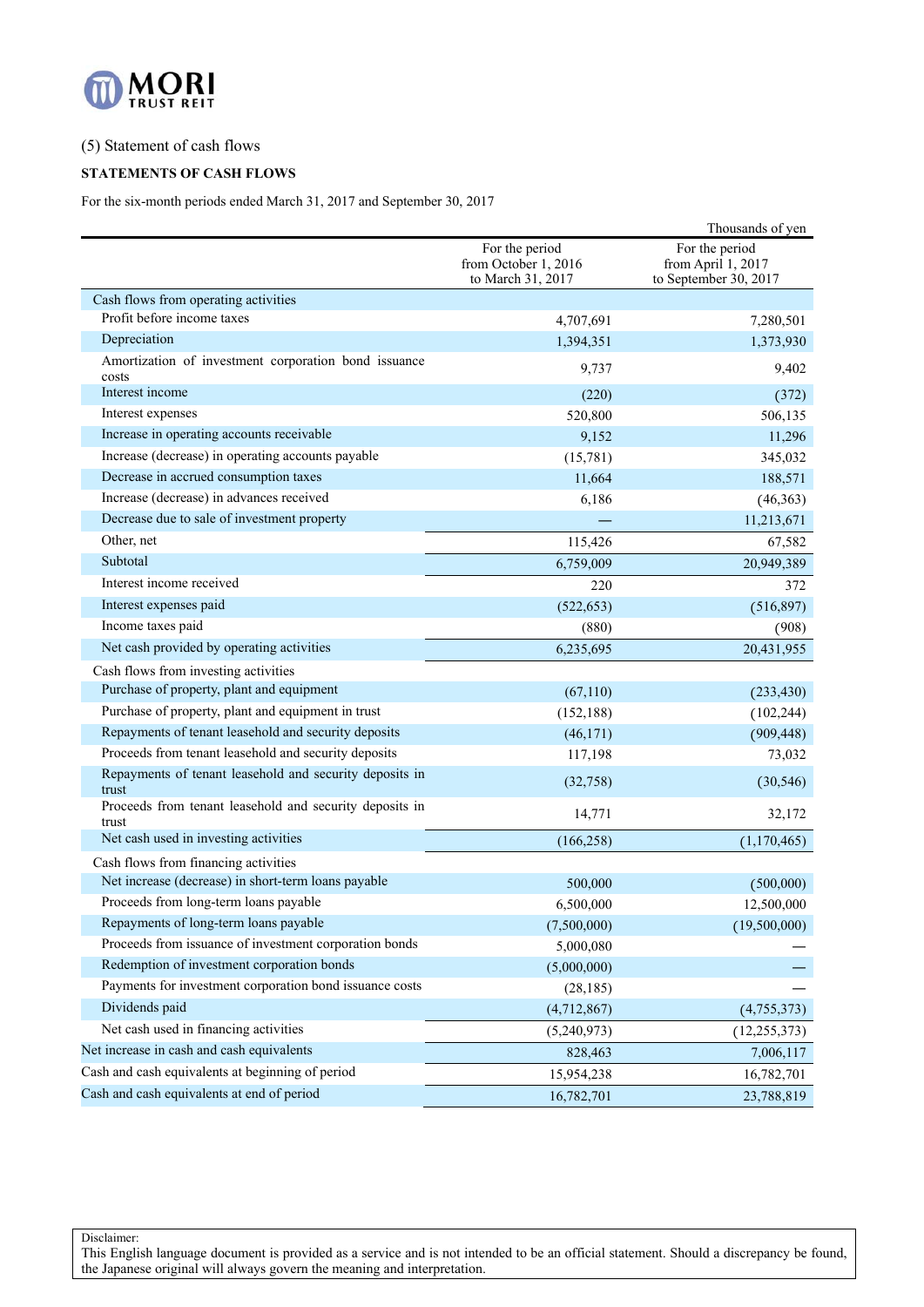

# **5. Reference Information**

## (1) Composition of assets

|              |                        |                                                          |                                                                                                                                                                                                                                                                                                                                                                                                             | As of September 30, 2017            |  |  |  |
|--------------|------------------------|----------------------------------------------------------|-------------------------------------------------------------------------------------------------------------------------------------------------------------------------------------------------------------------------------------------------------------------------------------------------------------------------------------------------------------------------------------------------------------|-------------------------------------|--|--|--|
| type         | Region                 | Total of net<br>book value (Note 1)<br>(Millions of yen) | As of March 31, 2017<br>Ratio to<br>Total of net<br>Ratio to<br>book value (Note 1)<br>total assets<br>total assets<br>(Millions of yen)<br>(Note 2) $(\% )$<br>(Note 2) $(\%)$<br>138,345<br>41.6<br>137,751<br>42.1<br>35,199<br>10.6<br>24,120<br>106,339<br>32.0<br>106,068<br>35,729<br>10.7<br>35,557<br>92.7<br>94.9<br>315,614<br>303,497<br>16,961<br>5.1<br>23,940<br>100.0<br>332,575<br>327,438 |                                     |  |  |  |
| Real         | Central Tokyo (Note 3) |                                                          |                                                                                                                                                                                                                                                                                                                                                                                                             |                                     |  |  |  |
| property     | Other (Note 4)         |                                                          |                                                                                                                                                                                                                                                                                                                                                                                                             | 7.4<br>32.4<br>10.9<br>7.3<br>100.0 |  |  |  |
|              | Central Tokyo (Note 3) |                                                          |                                                                                                                                                                                                                                                                                                                                                                                                             |                                     |  |  |  |
| Trust        | Other (Note 4)         |                                                          |                                                                                                                                                                                                                                                                                                                                                                                                             |                                     |  |  |  |
| Subtotal     |                        |                                                          |                                                                                                                                                                                                                                                                                                                                                                                                             |                                     |  |  |  |
| other assets |                        |                                                          |                                                                                                                                                                                                                                                                                                                                                                                                             |                                     |  |  |  |
|              | Total                  |                                                          |                                                                                                                                                                                                                                                                                                                                                                                                             |                                     |  |  |  |

(Note 1) "Total of net book value" is based on the amounts presented in the balance sheets (book value after depreciation for real estate and real estate in trust) as of the settlement date.

(Note 2) "Ratio to total assets" is rounded to the first decimal place.

(Note 3) "Central Tokyo" referrers to Chiyoda, Chuo, Minato, Shinagawa, Shibuya and Shinjuku Wards.

(Note 4) "Other" refers to greater Tokyo (Kanagawa, Chiba and Saitama Prefectures, and the Tokyo Metropolitan Area excluding central Tokyo) and other major regional cities.

Disclaimer: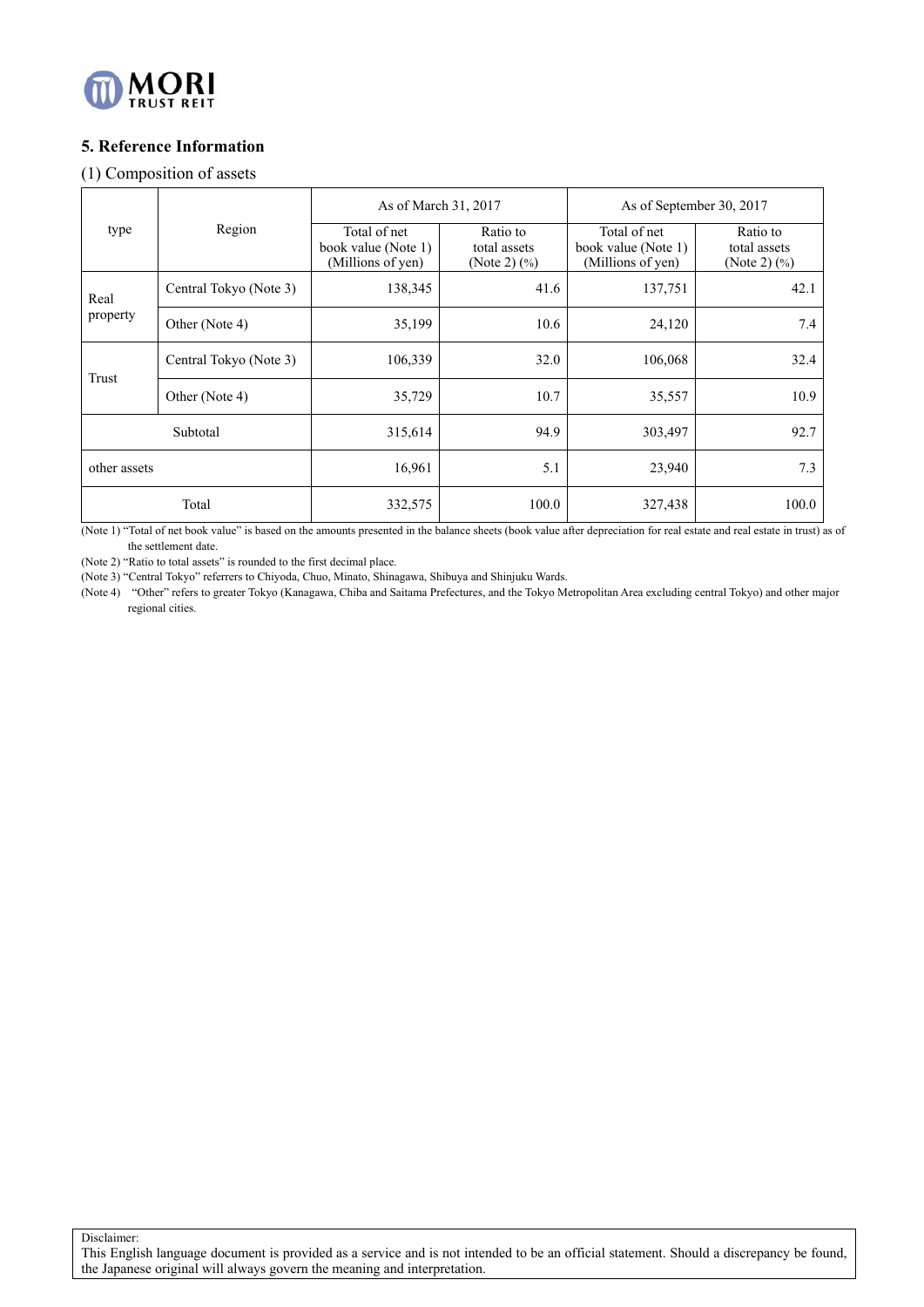

### (2) Investment Assets

The total number of real estate properties held by MTR and real estate properties in trust associated with the real estate trust's beneficiary rights held by MTR as of September 30, 2017 was 14, and all such real estate is leased by MTR or trust fiduciaries based on trust contracts in the case of real estate in trust.

### (i) List of details of real estate and real estate in trust

The overview of real estate held by MTR and real estate trust's beneficiary rights and real estate in trust, properties in trust subject to such rights, as of September 30, 2017 is as follows (real estate, real estate trust's beneficiary rights and real estate in trust, properties in trust subject to such rights, are hereinafter individually or collectively referred to as the "Portfolio").

| Property name                           | Location (Parcel number)                                          |             | Area<br>(Note 1)                                           | Structure<br>(Note 2)                                   |       | Ownership form  |
|-----------------------------------------|-------------------------------------------------------------------|-------------|------------------------------------------------------------|---------------------------------------------------------|-------|-----------------|
|                                         | (Note 1)                                                          | Land $(m2)$ | Building $(m2)$                                            | /number of<br>floors(Note 1)                            | Land  | <b>Building</b> |
| Tokyo Shiodome Building<br>(Note 3)     | $1 - 12 - 1$<br>Higashishinbashi,<br>Minato-ku.<br>Tokyo          | 17,847.73   | 191,394.06                                                 | $SRC \cdot RC \cdot S$<br><b>B4/37F</b>                 | Owned | Owned           |
| ON Building (Note 4) (Note 5)           | $5 - 746 - 1$<br>Kitashinagawa,<br>Shinagawa-ku,<br>Tokyo, etc.   | 10,850.67   | 32,812.27                                                  | $S \cdot$ SRC<br>B2/21F                                 | Owned | Owned           |
| Kioicho Building (Note 5) (Note 6)      | 3-3 Kioicho, Chiyoda-ku, Tokyo, etc.                              | 9,291.93    | 63,535.55                                                  | $SRC \cdot S$<br><b>B4/26F</b>                          | Owned | Owned           |
| Osaki MT Building (Note 4)              | 5-689-2<br>Kitashinagawa,<br>Shinagawa-ku.<br>Tokyo, etc.         | 13,852.74   | 26,980.68                                                  | $S \cdot$ SRC<br><b>B3/14F</b>                          | Owned | Owned           |
| Midosuji MTR Building (Note 5)          | 3-43-5 Awajimachi, Chuo-ku, Osaka City                            | 1,560.98    | 15,129.16                                                  | $S \cdot$ SRC<br>B2/13F                                 | Owned | Owned           |
| Tenjin Prime (Note 5) (Note 7)          | 2-138 Tenjin, Chuo-ku, Fukuoka City, etc.                         | 1,110.73    | 7,722.04                                                   | $S \cdot RC$<br>B1/12F                                  | Owned | Owned           |
| Shin-Yokohama TECH Building<br>(Note 8) | $3 - 9 - 1$<br>Shinyokohama,<br>Kohoku-ku.<br>Yokohama City, etc. | 2,671.11    | A-Wing: 11,636.35<br>B-Wing: 13,550.87<br>Total: 25,187.22 | A-Wing: SRC<br>B1/9F<br>$B-Wing: S \cdot SRC$<br>B1/16F | Owned | Owned           |
| SHIBUYA FLAG (Note 5)                   | 81-11 Udagawacho, Shibuya-ku, Tokyo,<br>etc.                      | 1,026.44    | 7,766.49                                                   | $S \cdot SRC$<br>B2/9F                                  | Owned | Owned           |
| Shinbashi Ekimae MTR Building           | 2-28-2 Shinbashi, Minato-ku, Tokyo, etc.                          | 1.069.88    | 7,820.45                                                   | $S \cdot$ SRC $\cdot$ RC<br>B2/8F                       | Owned | Owned           |
| Ito-Yokado Shonandai                    | 6-2-1 Ishikawa, Fujisawa City, Kanagawa<br>Prefecture             | 35,209.93   | 53,393.66                                                  | S<br>5F                                                 | Owned | Owned           |
| Kohnan Sagamihara-Nishihashimoto        | $5 - 4 - 4$<br>Nishihashimoto,<br>Midori-ku.<br>Sagamihara City   | 19,878.57   | 40,283.77                                                  | S<br>5F                                                 | Owned | Owned           |
| Frespo Inage (Note 5)                   | 731-17 Naganumaharacho, Inage-ku, Chiba<br>City                   | 39,556.71   |                                                            |                                                         | Owned | —               |
| Hotel Okura Kobe (Note 5)               | 48-1 Hatobacho, Chuo-ku, Kobe City, etc.                          | 30,944.44   | 72,246.86                                                  | $SRC \cdot S$<br>B2/35F                                 | Owned | Owned           |
| Park Lane Plaza                         | 2-30-6 Jingumae, Shibuya-ku, Tokyo                                | 1,702.95    | 5.246.78                                                   | RC<br>B1/7F                                             | Owned | Owned           |

Overview of the Portfolio

(Note 1) "Location (Parcel number)," "Area" and "Structure/number of floors" present the details stated in real estate registries.

(Note 2) In "Structure," "SRC" means steel-framed reinforced concrete construction, "RC" means reinforced construction and "S" means steel construction.

(Note 3) The land area of the Tokyo Shiodome Building is the area of land jointly owned by MTR, and it includes the area of co-owned interest jointly owned by MTR with other co-owners. In the relevant land, MTR's co-owned interest is a ratio of 50/100. Moreover, the Tokyo Shiodome Building is a co-owned building, and the floor area of 95,697.03m<sup>2</sup> is calculated by multiplying MTR's co-owned interest (ratio of 50/100) by the total floor space.

(Note 4) The land area of the ON Building is the total area (10,850.67m<sup>2</sup>) of the three sections of land in which trust fiduciaries for whom MTR is the sole trust beneficiary own a co-owned interest, and the trust fiduciaries own a co-owned interest of 840,139/1,000,000. The co-owned interest other than the one owned by the trust fiduciaries is owned by MTR as the site of the Osaki MT Building. As a result, the three sections of land in question (total area of 10,850.67m2) are stated separately as part of the land area of the Osaki MT Building and the land area of the ON Building. Moreover, the land area of the Oskaki MT Building is the total area of all the 17 sections of land that MTR owns or jointly owns, which includes the co-owned interest of other co-owners. Of all the 17 sections of land in question, 13 sections of land (total area of 2,880.79m<sup>2</sup>) are solely owned by MTR. As for one section of land (area of  $121.28m^2$ ), MTR owns a co-owned interest of  $1/5$  and, as for the three sections of land (total area of  $10.850.67m^2$ ), MTR owns a co-owned interest of 159,861/1,000,000. In addition, the Osaki MT Building is a co-owned building, and the floor area of  $24.495.21m^2$  is calculated by multiplying MTR's co-owned interest (ratio of 907,880/1,000,000) by the total floor space.

(Note 5) Of the 14 properties listed above, the ON Building, the Kioicho Building, the Midosuji MTR Building, Tenjin Prime, SHIBUYA FLAG, Frespo Inage and Hotel Okura Kobe have been categorized as real estate in trust, and the other seven properties have been categorized as real estate. In addition, real estate in trust associated with Frespo Inage is only land, and the building is not included.

(Note 6) The land area of the Kioicho Building is the total area of the eight sections of land, the site of the relevant building, and it includes the interest of other owners (partial ownership). Of the eight sections of land in question, five sections of land (total area of 7,433.52m<sup>2</sup>) are solely owned by a trust fiduciary

Disclaimer: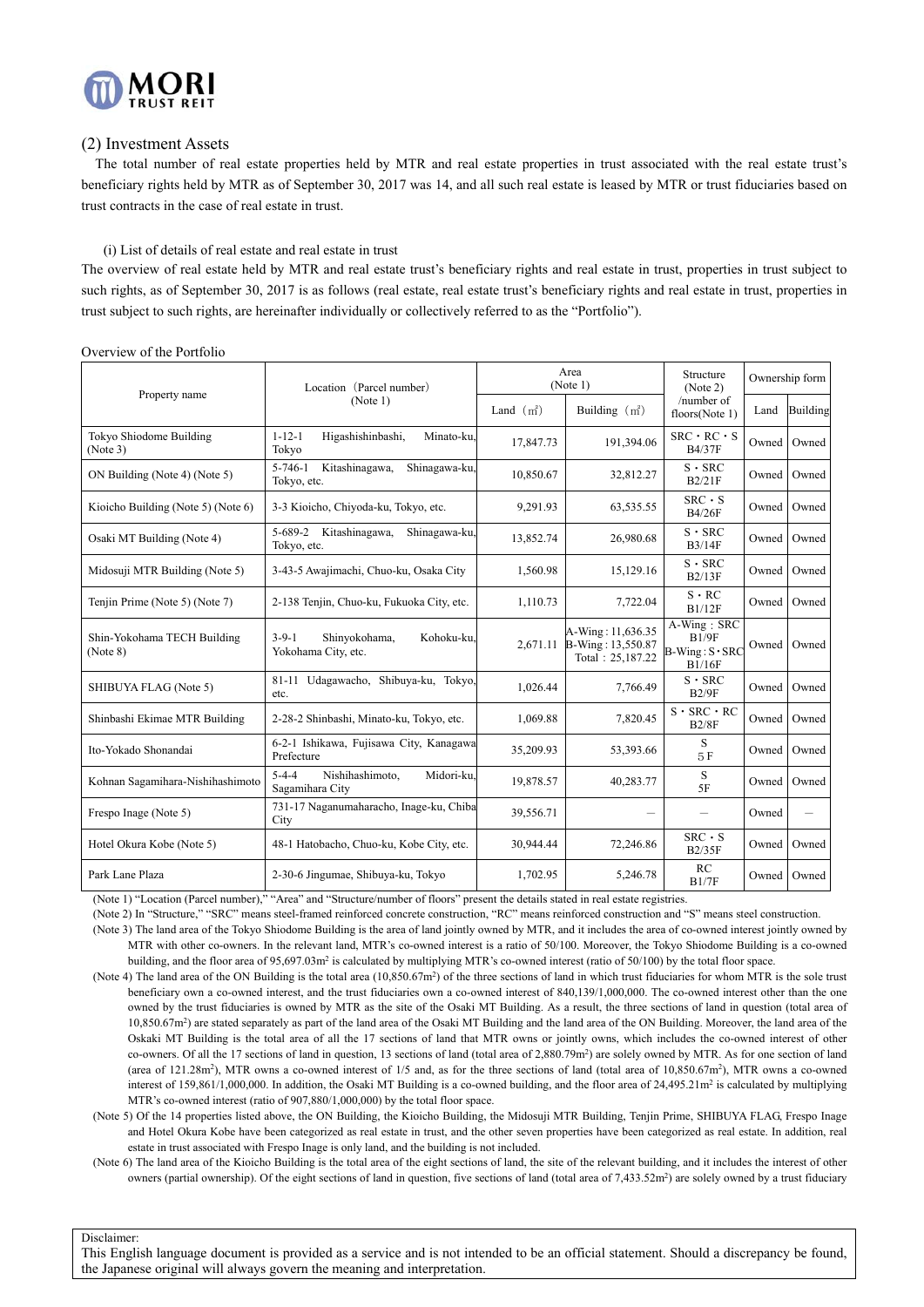

for whom MTR is the sole trust beneficiary. MTR has acquired sectional ownership of the Kioicho Building. The total floor space stated is the total floor space for the portion of one building that represents the sectional ownership. The exclusive portion of the floor space owned by a fiduciary of the trust in which MTR is the sole beneficiary is 24,598.85 m<sup>2</sup>.

(Note 7) The land area of Tenjin Prime is the total area of the seven sections of land, the site of the relevant building, and part of the land in question includes leased land. Of the seven sections of land in question, six sections of land (total area of 1,081.75m<sup>2</sup>) are solely owned by a trust fiduciary for whom MTR is the sole trust beneficiary, and a trust fiduciary for whom MTR is the sole trust beneficiary has the land lease right over the remaining section of land (area of  $28.98$ m<sup>2</sup>).

(Note 8) The Shin-Yokohama TECH Building is real estate that is comprised of two buildings, A-Wing and B-Wing, and the site for the buildings.

Disclaimer: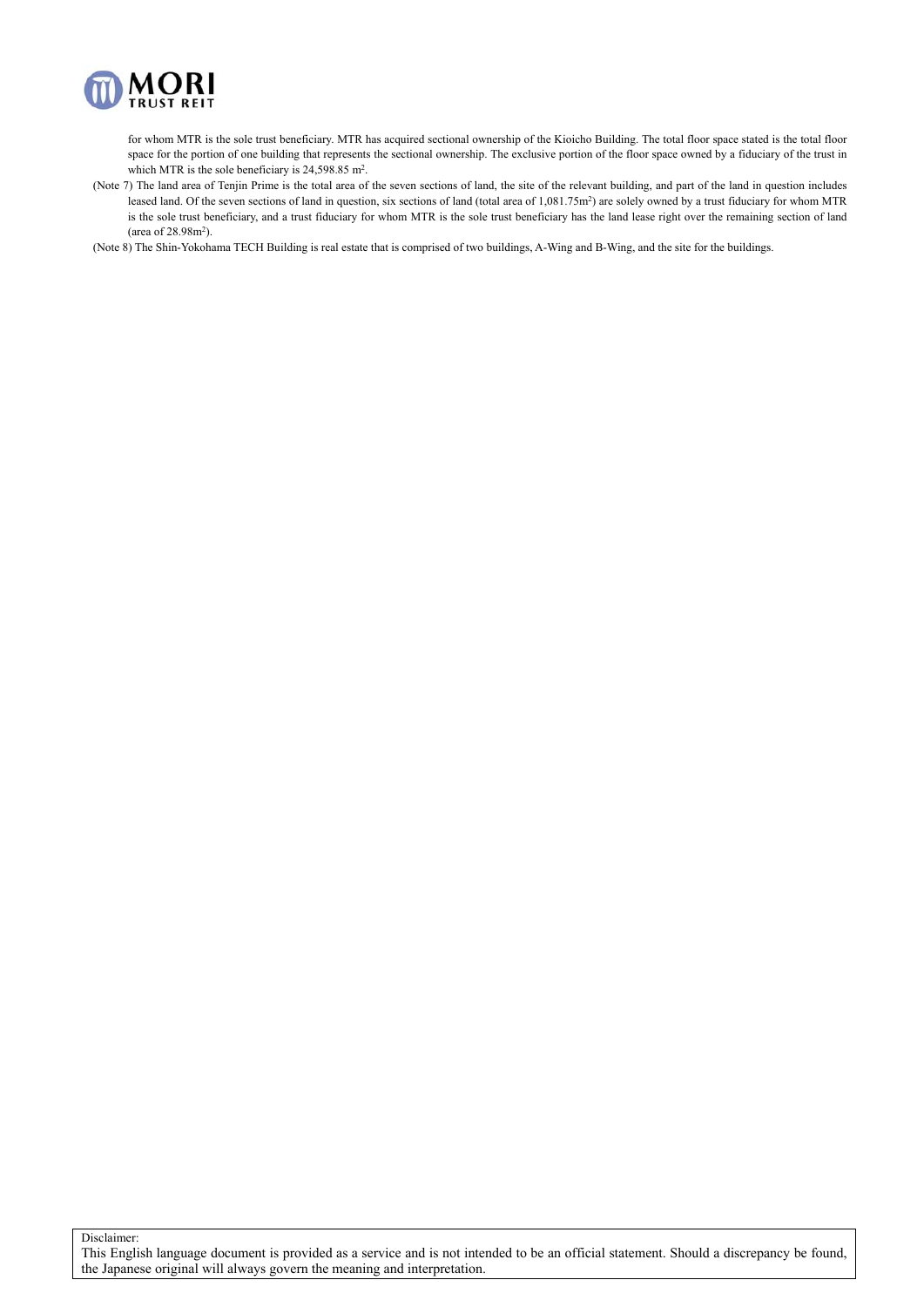

### Categories, prices and investment ratios of the Portfolio

|                  |                      |                                               | Acquisition                              | Book<br>value at                                          | End-of-p<br>eriod                                     | Direct<br>reduction |                  | Discounted cash<br>flow              |                                             |                                 |
|------------------|----------------------|-----------------------------------------------|------------------------------------------|-----------------------------------------------------------|-------------------------------------------------------|---------------------|------------------|--------------------------------------|---------------------------------------------|---------------------------------|
| Region           | Use<br>(Note 1)      | Property name                                 | Price<br>(Note 2)<br>Millions of<br>yen) | the end<br>of<br>fiscal<br>period<br>(Millions<br>of yen) | appraisal<br>value<br>(Note 3)<br>Millions of<br>yen) | method<br>Cap rate  | Discount<br>rate | (DCF) method<br>Terminal<br>cap rate | Appraiser                                   | Investment<br>ratio<br>(Note 4) |
|                  |                      | Tokyo Shiodome Building                       | 110,000                                  | 103,825                                                   | 128,000                                               | 3.6%                | 3.6%             | 3.8%                                 | Rich Appraisal<br>Institute K.K.            | 34.8%                           |
|                  | Office               | ON Building                                   | 39,900                                   | 39,528                                                    | 30,700                                                | 3.9%                | 3.6%             | 4.1%                                 | Japan Real Estate<br>Institute              | 12.6%                           |
|                  | buildings            | Kioicho Building                              | 34,300                                   | 33,925                                                    | 36,600                                                | 3.3%                | 3.1%             | 3.5%                                 | Daiwa Real Estate<br>Appraisal Co.,<br>Ltd. | 10.9%                           |
|                  |                      | Osaki MT Building                             | 14,386<br>(Note5)                        | 13,324                                                    | 13,000                                                | 3.8%                | 3.5%             | 4.0%                                 | Japan Real Estate<br>Institute              | 4.6%                            |
| Central<br>Tokyo |                      | Subtotal                                      | 198,586                                  | 190,604                                                   | 208,300                                               |                     |                  | $\overline{\phantom{0}}$             |                                             | 62.8%                           |
|                  | Retail               | <b>SHIBUYA FLAG</b>                           | 32,040                                   | 32,614                                                    | 39,200                                                | 3.3%                | 3.1%             | 3.5%                                 | Japan Real Estate<br>Institute              | 10.1%                           |
|                  | facilities           | Shinbashi<br>Ekimae<br><b>MTR</b><br>Building | 18,000                                   | 17,411                                                    | 20,900                                                | 4.0%                | 3.8%             | 4.2%                                 | Nippon<br>Tochi-Tatemono<br>Co., Ltd.       | 5.7%                            |
|                  |                      | Subtotal                                      | 50,040                                   | 50,025                                                    | 60,100                                                |                     |                  |                                      |                                             | 15.8%                           |
|                  | Other                | Park Lane Plaza                               | 3,200                                    | 3,189                                                     | 3,440                                                 | 3.9%                | 4.4%             | 3.6%                                 | Nippon<br>Tochi-Tatemono<br>Co., Ltd.       | 1.0%                            |
|                  |                      | Subtotal                                      | 3,200                                    | 3,189                                                     | 3,440                                                 |                     |                  |                                      |                                             | 1.0%                            |
|                  |                      | Subtotal                                      | 251,826                                  | 243,819                                                   | 271,840                                               |                     |                  |                                      | 79.7%                                       |                                 |
|                  |                      | Midosuji MTR Building                         | 10,170                                   | 10,213                                                    | 10,200                                                | 3.8%                | 3.6%             | 4.0%                                 | Daiwa Real Estate<br>Appraisal Co.,<br>Ltd. | 3.2%                            |
|                  | Office<br>buildings  | Tenjin Prime                                  | 6,940                                    | 6,723                                                     | 8,810                                                 | 4.3%                | 4.0%             | 4.5%                                 | Japan Real Estate<br>Institute              | 2.2%                            |
|                  |                      | Shin-Yokohama<br><b>TECH Building</b>         | 6,900                                    | 6,777                                                     | 5,500                                                 | 5.2%                | 5.0%             | 5.5%                                 | Nippon<br>Tochi-Tatemono<br>Co., Ltd.       | 2.2%                            |
|                  |                      | Subtotal                                      | 24,010                                   | 23,714                                                    | 24,510                                                |                     |                  |                                      |                                             | 7.6%                            |
| Other            |                      | Ito-Yokado Shonandai                          | 11,600                                   | 9,923                                                     | 12,400                                                | 5.3%                | 5.0%             | 5.5%                                 | Japan Real Estate<br>Institute              | 3.7%                            |
|                  | Retail<br>facilities | Kohnan Sagamihara-<br>Nishihashimoto          | 7,460                                    | 7,418                                                     | 8,470                                                 | 5.3%                | 5.0%             | 5.5%                                 | Japan Real Estate<br>Institute              | 2.4%                            |
|                  |                      | Frespo Inage                                  | 2,100<br>(Note $6$ )                     | 2,193                                                     | 2,650                                                 | (Note 7)            | 8.0%             | —<br>(Note 8)                        | Japan Real Estate<br>Institute              | 0.7%                            |
|                  |                      | Subtotal                                      | 21,160                                   | 19,535                                                    | 23,520                                                |                     |                  | —                                    |                                             | 6.7%                            |
|                  | Other                | Hotel Okura Kobe                              | 19,000                                   | 16,427                                                    | 16,700                                                | 4.9%                | 4.7%             | 5.0%                                 | Rich Appraisal<br>Institute K.K.            | $6.0\%$                         |
|                  |                      | Subtotal                                      | 19,000                                   | 16,427                                                    | 16,700                                                |                     |                  |                                      |                                             | $6.0\%$                         |
|                  |                      | Subtotal                                      | 64,170                                   | 59,678                                                    | 64,730                                                |                     |                  |                                      |                                             | 20.3%                           |
| Total            |                      | 315,996                                       | 303,497                                  | 336,570                                                   |                                                       | —                   |                  |                                      | 100.0%                                      |                                 |

(Note 1) The attribution of properties that have more than one use is judged based on their main use. The Tokyo Shiodome Building and the Kioicho Building are categorized as "Office buildings," which is the main use of the buildings, and SHIBUYA FLAG is categorized as "Retail facilities," which is the main use of the building. The same applies thereafter.

(Note 2) The "Acquisition price" stated is the amount (sales prices stated in sales contracts, etc.) that does not include various expenses (sales commission charges, property and other taxes, etc.) that were incurred when the relevant Portfolio was acquired. The same applies thereafter.

(Note 3) The "End-of-period appraisal value" stated is the value that was calculated based on the capitalization method (based on the price as of September

30, 2017) by real estate appraisers in accordance with MTR's rules and the Investment Corporation Calculation Rules (Cabinet Office Ordinance No. 47, 2006;

Disclaimer: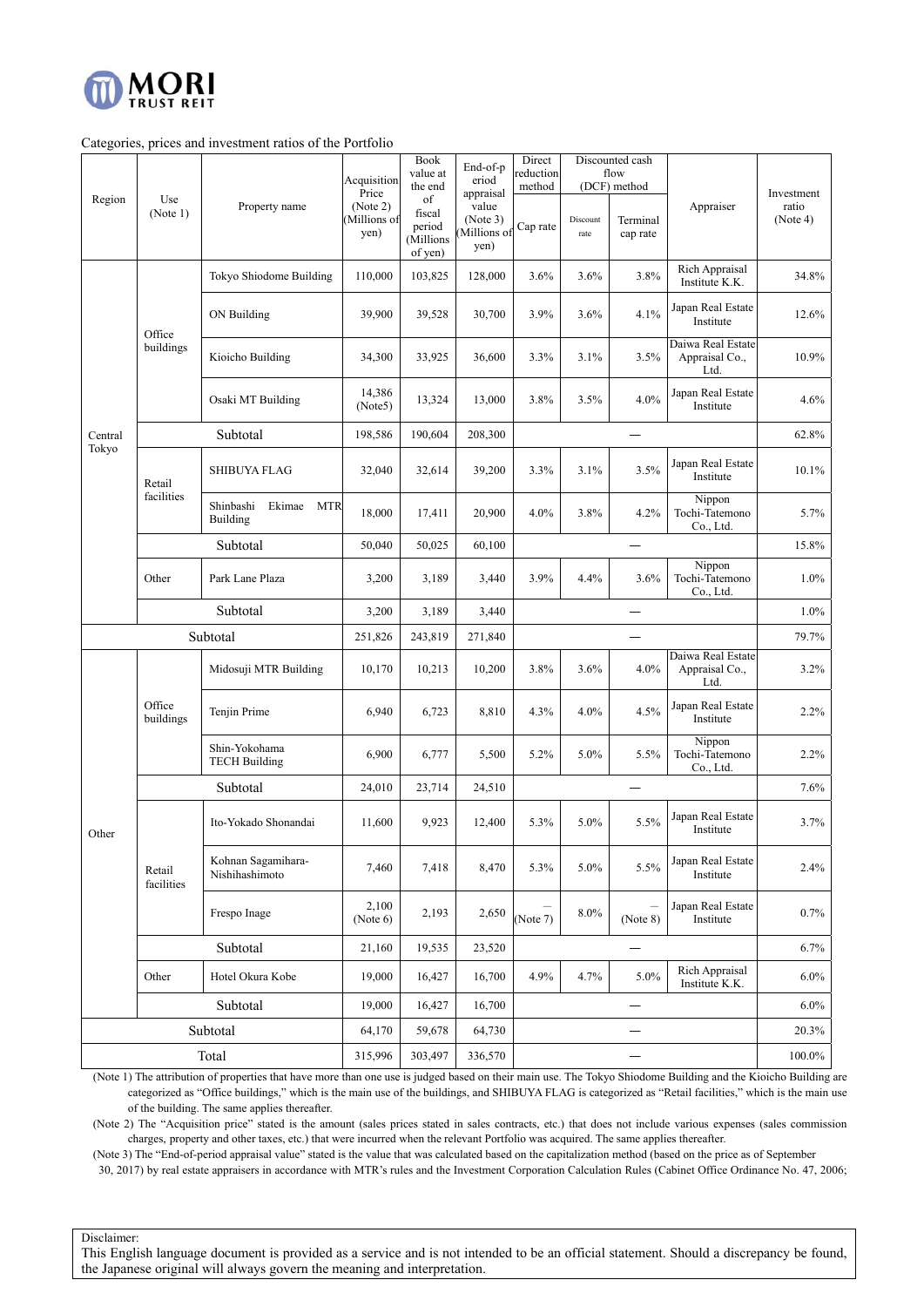

including revisions thereafter).

(Note 4) The "Investment ratio" is the ratio of the acquisition prices of each asset against the total acquisition price of the Portfolio, and is rounded to the first decimal place.

(Note 5) The acquisition price of the Osaki MT Building stated is the total amount of the acquisition prices on March 31, 2005 (7,870 million yen), October 28, 2005 (5,656 million yen) and January 30, 2015 (860 million yen).

(Note 6) The acquisition price of Frespo Inage stated is the amount equivalent to 50% of 4,200 million yen, the acquisition price of the entire property in question, because 50% of the land in trust was transferred on February 29, 2012.

(Note 7) The direct capitalization method is not adopted for Frespo Inage.

(Note 8) The terminal cap rate of Frespo Inage has not been stipulated.

Disclaimer: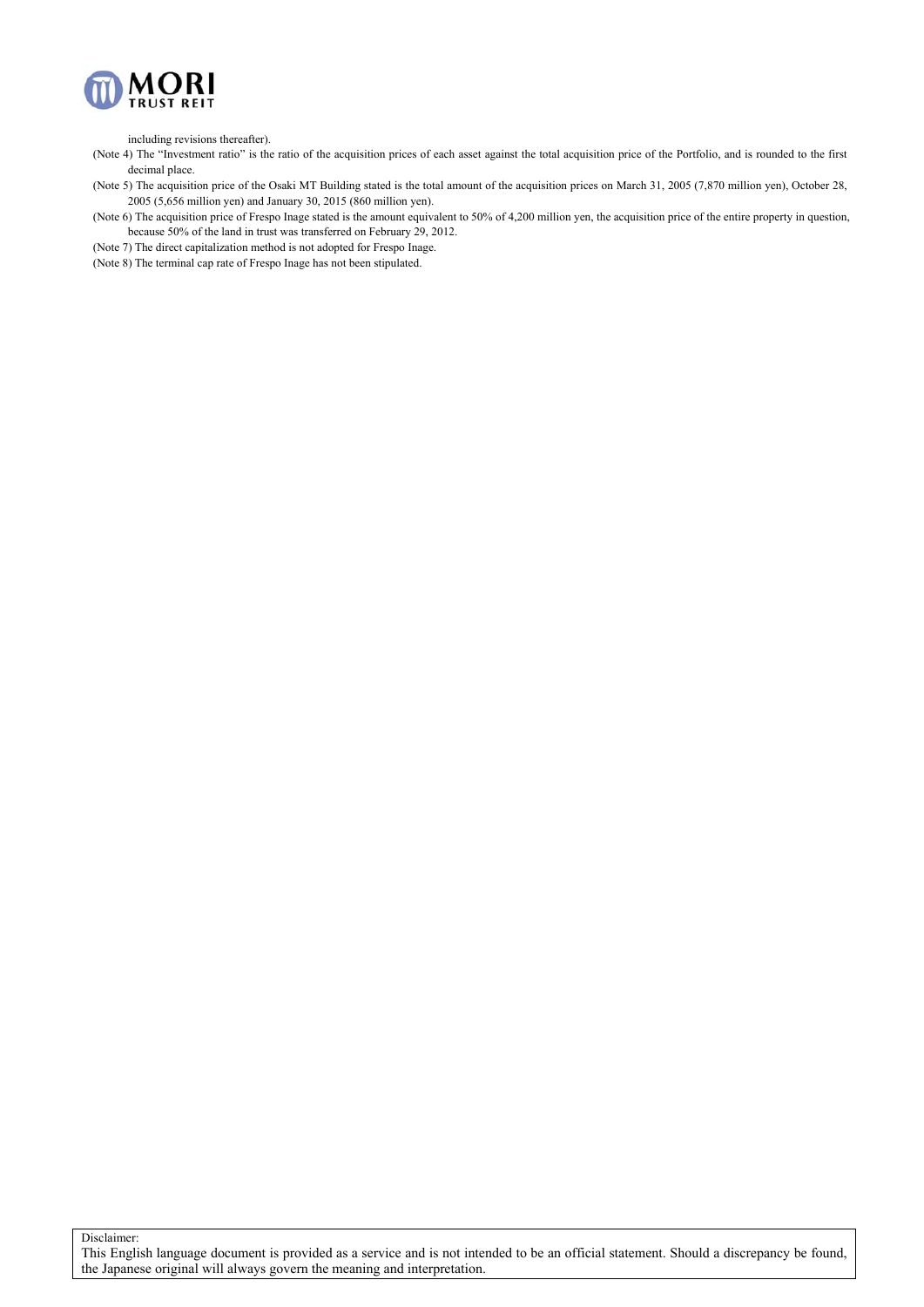

(ii) Details of the situation of leasing of the Portfolio

The situation of leasing of the Portfolio held by MTR as of September 30, 2017 is as follows.

 Of the Portfolio held by MTR, the property in the Portfolio whose rental revenues account for 10% of the total rental revenues of the entire Portfolio or higher in the 31st fiscal period (six months from April 1, 2017 to September 30, 2017) is two property, Tokyo Shiodome Building and Kioicho Building .

| Region        | Use                  | Property name                       | Rental<br>revenues<br>(Note 1)<br>(Millions of yen) | Ratio to<br>total rental<br>revenues<br>ratio(Note 2) | Rentable<br>area<br>(Note $3$ )(m <sup>2</sup> ) | Rent<br>area<br>(Note 4) $(m2)$ | Total number<br>of<br>tenants |
|---------------|----------------------|-------------------------------------|-----------------------------------------------------|-------------------------------------------------------|--------------------------------------------------|---------------------------------|-------------------------------|
|               |                      | Tokyo Shiodome Building             | 2,795                                               | 31.8%                                                 | 95,697.03                                        | 95,697.03                       | 1                             |
|               | Office               | ON Building                         | (Note 5)                                            | (Note 5)                                              | 20,654.60                                        | 20,654.60                       | $\mathbf{1}$                  |
|               | buildings            | Kioicho Building (Note 6)           | 1,051                                               | 12.0%                                                 | 24,748.48                                        | 24,722.48                       | 38<br>(69)                    |
| Central Tokyo |                      | Osaki MT Building (Note 7)          | 302                                                 | 3.4%                                                  | 24,495.21                                        | 24,495.21                       | 1<br>(12)                     |
|               | Retail               | SHIBUYA FLAG (Note 8)               | (Note 5)                                            | (Note 5)                                              | 5,983.86                                         | 5,983.86                        | 3                             |
|               | facilities           | Shinbashi Ekimae MTR Building       | 459                                                 | 5.2%                                                  | 8,055.00                                         | 8,055.00                        | 1                             |
|               | Other                | Park Lane Plaza (Note 9)            |                                                     | 1.2%                                                  | 4,443.03                                         | 4,443.03                        | 18                            |
|               |                      | Midosuji MTR Building (Note 10)     | 286                                                 | 3.3%                                                  | 15,129.16                                        | 15,129.16                       | 1<br>(30)                     |
|               | Office<br>buildings  | Tenjin Prime (Note 8)               | 279                                                 | 3.2%                                                  | 5,993.80                                         | 5,993.80                        | 15                            |
|               |                      | Shin-Yokohama TECH Building         | 288                                                 | 3.3%                                                  | 18,238.86                                        | 16,881.13                       | 8                             |
| Other         |                      | Ito-Yokado Shonandai                | 395                                                 | 4.5%                                                  | 53,393.66                                        | 53,393.66                       | 1                             |
|               | Retail<br>facilities | Kohnan<br>Sagamihara-Nishihashimoto | (Note 5)                                            | (Note 5)                                              | 40,283.77                                        | 40,283.77                       | 1                             |
|               |                      | Frespo Inage                        | 123                                                 | 1.4%                                                  | 39,556.71                                        | 39,556.71                       | 1                             |
|               | Other                | Hotel Okura Kobe                    | 640                                                 | 7.3%                                                  | 72,246.86                                        | 72,246.86                       | $\mathbf{1}$                  |
|               | Total                | (Note 11)                           | 8,793                                               | 100.0%                                                | 428,920.03                                       | 427,536.30                      | 91<br>(162)                   |

The Investment Corporation sold the property shown below during the 31st fiscal period. Rental revenues from the property shown below and the ratio of these revenues to total revenues during the 31st period are as follows.

| Rental revenues<br>Property Name<br>(Note 1)<br>(Millions of yen) |     | Ratio to total<br>rental revenues<br>(Note 2) | Date of sale  |
|-------------------------------------------------------------------|-----|-----------------------------------------------|---------------|
| Ito-Yokado Shin-Urayasu                                           | 250 | 2.8%                                          | July 31, 2017 |

(Note 1) "Rental revenues" stated are rental revenues (rent, common charges, other rental revenues, etc.) for the 31st fiscal period.

(Note 2) The "Ratio to total rental revenues" is rounded to the first decimal place.

- (Note 3) The "Rentable area" includes a rentable area that is able to be used for use other than the main use in question (offices, stores, warehouses, etc.), in addition to the rentable area that is able to be used for leasing, the main use of the Portfolio, and the "Rentable area" stated is the total area of the areas as described above (including common areas, etc. that are leased). The area of the Tokyo Shiodome Building stated is the area calculated by multiplying MTR's co-owned interest (50/100) by the total rentable area of the building (191,394.06m2). In addition, the area of the Osaki MT Building stated is the area calculated by multiplying MTR's co-owned interest (907,880/1,000,000) by the total rentable area of the building (26.980.68m<sup>2</sup>).
- (Note 4) The "Rent area" stated is the area that includes the rentable area and the area for which lease contracts are actually concluded and the property is leased. The area of the Tokyo Shiodome Building stated is the area calculated by multiplying MTR's co-owned interest (50/100) by the total rent area of the building (191,394.06m<sup>2</sup>). In addition, the area of the Osaki MT Building stated is the area calculated by multiplying MTR's co-owned interest (907,880/1,000,000) by the total rent area of the building (26,980.68m2).

Disclaimer: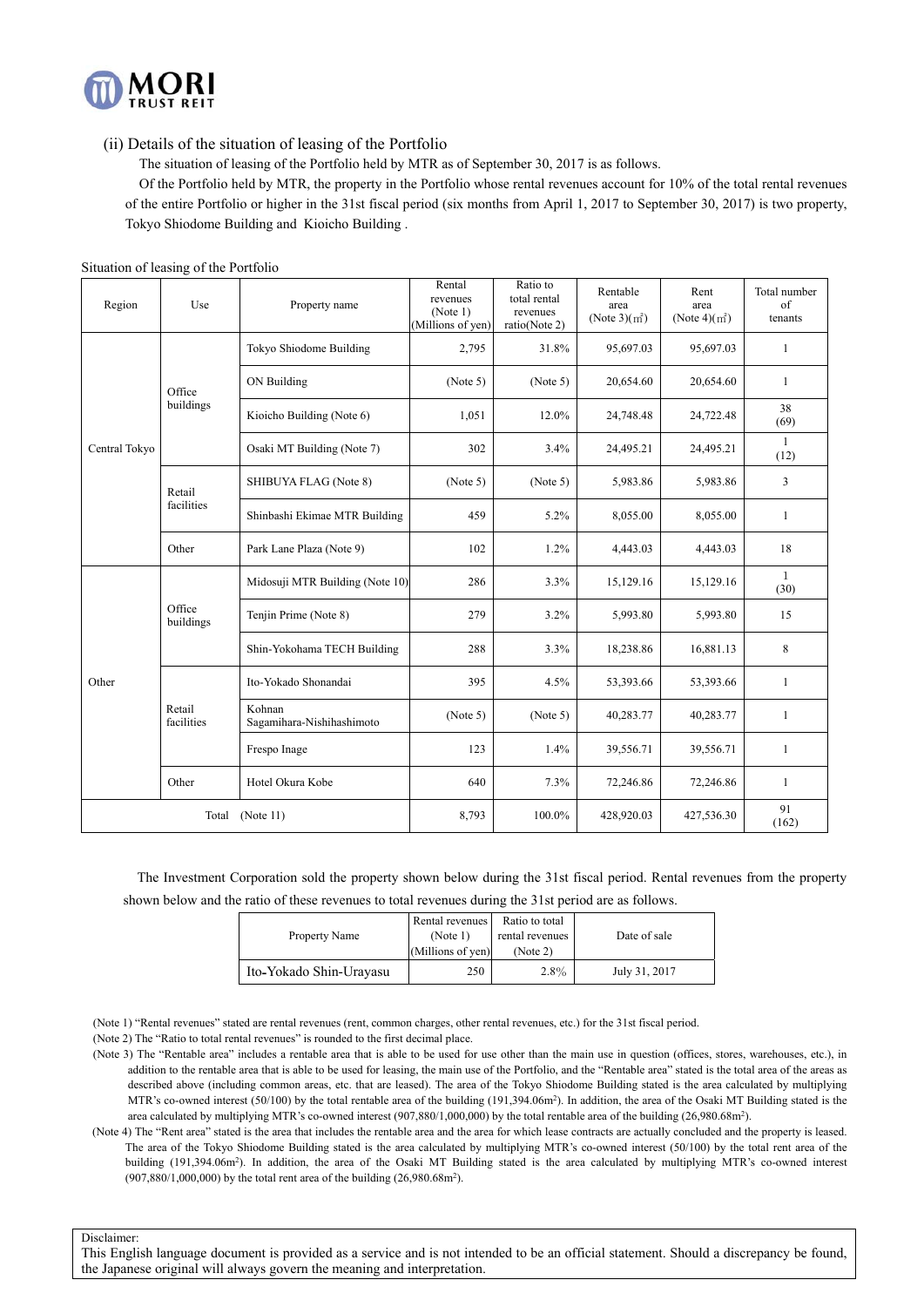

- (Note 5) The "Rental revenues" and the "Ratio to total rental revenues" of the ON Building, SHIBUYA FLAG and Kohnan Sagamihara-Nishihashimoto are not disclosed because the agreements of the tenants about disclosing rents have not been able to be obtained.
- (Note 6) Regarding the office portion of the Kioicho Building, MTR leases the office portion of the Kioicho Building from a fiduciary trust company under a master lease agreement and subleases it to tenants. Regarding the residential portion, the agreement used is the master lease pass-through model. The total number of tenants of the relevant properties stated above is that under the sublease agreement for the office portion and the master lease agreement for the residential portion. The figure in brackets for the total number of tenants is the total number of tenants based on the sublease agreements of the office and residential portions of the building.
- (Note 7) A master lease agreement under which rent income is linked to rents under a sublease agreement has been concluded for the Osaki MT Building. The figure in brackets for the total number of tenants of the building is the total number of tenants based on the sublease agreements.
- (Note 8) MTR leases the land and building of SHIBUYA FLAG and Tenjin Prime from a fiduciary trust company under a master lease agreement and subleases it to tenants. The total number of tenants of the above properties is that under the sublease agreements.
- (Note 9) At Park Lane Plaza, if lease contracts for more than one residential unit are concluded with one tenant, the number of residential units is counted as the number of tenants.
- (Note 10) The agreement used for the Midosuji MTR Building is the master lease pass-through model. The figure in brackets for the number of tenants of the building is the total number of tenants based on the sublease agreements.
- (Note 11) The total number of tenants in brackets is the total number of tenants calculated based on the total number of tenants under the sublease agreements for the Osaki MT Building, the Kioicho Building and the Midosuji MTR Building.

Disclaimer:

This English language document is provided as a service and is not intended to be an official statement. Should a discrepancy be found, the Japanese original will always govern the meaning and interpretation.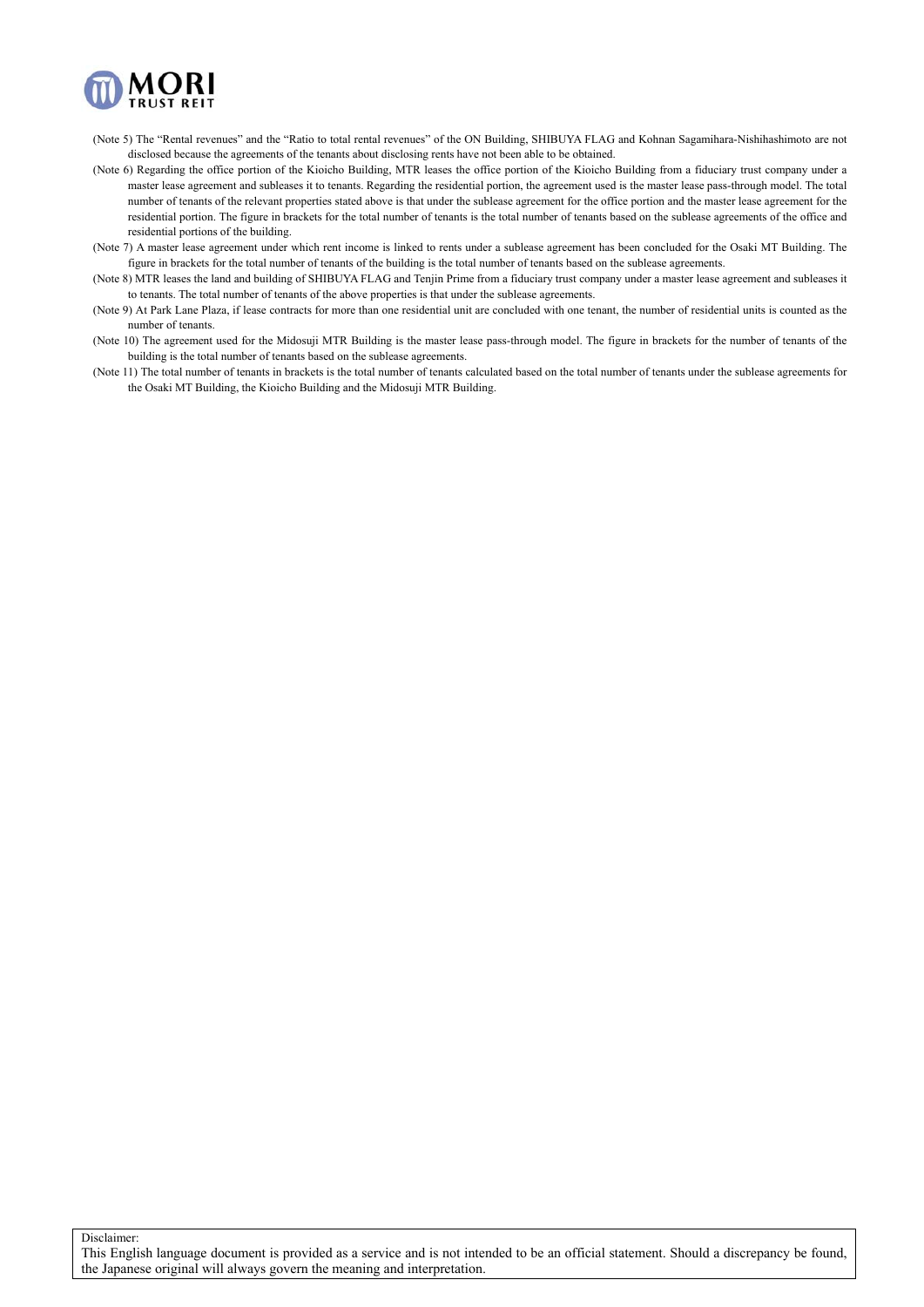

#### Occupancy rate of the Portfolio

|                  |                      |                                                | Occupancy rate over the last five years $(\%)$ (Note 1) |                 |                 |                 |                  |                 |                 |                 |                 |                 |
|------------------|----------------------|------------------------------------------------|---------------------------------------------------------|-----------------|-----------------|-----------------|------------------|-----------------|-----------------|-----------------|-----------------|-----------------|
| Region           | Use                  | Property name                                  | 2017                                                    |                 | 2016            |                 | 2015             |                 | 2014            |                 | 2013            |                 |
|                  |                      |                                                | End of<br>Sep.                                          | End of<br>Mar.  | End of<br>Sep.  | End of<br>Mar.  | End of<br>Sep.   | End of<br>Mar.  | End of<br>Sep.  | End of<br>Mar.  | End of<br>Sep.  | End of<br>Mar.  |
|                  |                      | Tokyo Shiodome Building                        | 100.0                                                   | 100.0           | 100.0           | 100.0           | 100.0            | 100.0           | 100.0           | 100.0           | 100.0           | 100.0           |
|                  |                      | ON Building                                    | 100.0                                                   | 100.0           | 100.0           | 100.0           | 100.0            | 100.0           | 100.0           | 100.0           | 100.0           | 100.0           |
|                  | Office<br>buildings  | Kioicho Building (Note 2)                      | 99.9<br>(98.1)                                          | 99.9<br>(98.1)  | 96.7<br>(94.8)  | 66.1<br>(65.5)  | 60.6<br>(60.0)   | 91.4<br>(90.8)  |                 |                 |                 |                 |
|                  |                      | Osaki MT Building(Note 3)                      | 100.0<br>(92.7)                                         | 100.0<br>(92.7) | 100.0<br>(96.7) | 100.0<br>(98.2) | 100.0<br>(100.0) | 100.0<br>(98.6) | 100.0<br>(98.6) | 100.0<br>(83.8) | 100.0<br>(65.3) | 100.0<br>(85.9) |
| Central<br>Tokyo |                      | Subtotal<br>(Note 4)                           | 99.9<br>(99.0)                                          | 99.9<br>(99.0)  | 99.5<br>(98.9)  | 94.9<br>(94.3)  | 94.1<br>(93.6)   | 98.8<br>(98.5)  | 99.9<br>(96.3)  | 99.9<br>(95.1)  | 99.9<br>(88.0)  | 91.0            |
|                  | Retail               | SHIBUYA FLAG (Note 5)                          | 100.0                                                   | 100.0           | 100.0           | 100.0           | 100.0            | 100.0           | 100.0           | 100.0           | 100.0           |                 |
|                  | facilities           | Shinbashi<br>Ekimae<br><b>MTR</b><br>Building  | 100.0                                                   | 100.0           | 100.0           | 100.0           | 100.0            | 100.0           | 100.0           | 100.0           | 100.0           | 100.0           |
|                  |                      | Subtotal                                       | 100.0                                                   | 100.0           | 100.0           | 100.0           | 100.0            | 100.0           | 100.0           | 100.0           | 100.0           | 100.0           |
|                  | Other                | Park Lane Plaza                                |                                                         | 100.0           | 93.5            | 92.7            | 96.7             | 100.0           | 92.7            | 100.0           | 95.9            | 85.1            |
|                  | Subtotal             |                                                | $100.0\,$                                               | 100.0           | 93.5            | 92.7            | 96.7             | 100.0           | 92.7            | 100.0           | 95.9            | 85.1            |
|                  |                      | Subtotal (Note 4)                              | 99.9<br>(99.1)                                          | 99.9<br>(99.1)  | 99.4<br>(98.8)  | 95.3<br>(94.8)  | 94.6<br>(94.2)   | 98.9<br>(98.6)  | 99.8<br>(96.5)  | 99.9<br>(95.6)  | 99.9<br>(89.1)  | 91.2            |
|                  |                      | <b>MTR</b><br>Building<br>Midosuji<br>(Note 6) | 100.0<br>(95.5)                                         | 100.0<br>(95.0) | 100.0<br>(96.7) | 100.0<br>(92.9) | 100.0<br>(90.2)  |                 |                 |                 |                 |                 |
|                  | Office<br>buildings  | Tenjin Prime (Note 5)                          | 100.0                                                   | 100.0           | 94.6            | 100.0           | 100.0            | 98.6            | 98.6            | 100.0           | 100.0           | 100.0           |
|                  |                      | Shin-Yokohama<br><b>TECH Building</b>          | 92.6                                                    | 98.8            | 97.8            | 90.5            | 90.5             | 90.5            | 89.5            | 89.5            | 90.5            | 90.5            |
|                  |                      | Subtotal (Note 4)                              | 96.6<br>(94.7)                                          | 99.5<br>(97.9)  | 98.2<br>(96.9)  | 95.6<br>(92.9)  | 95.6<br>(92.1)   | 92.7            | 92.3            | 92.7            | 91.0            | 89.0            |
| Other            |                      | Ito-Yokado Shonandai                           | 100.0                                                   | 100.0           | 100.0           | 100.0           | 100.0            | 100.0           | 100.0           | 100.0           | 100.0           | 100.0           |
|                  | Retail<br>facilities | Kohnan Sagamihara-<br>Nishihashimoto           | 100.0                                                   | 100.0           | 100.0           | 100.0           | 100.0            | 100.0           | 100.0           | 100.0           | 100.0           | 100.0           |
|                  |                      | Frespo Inage                                   | 100.0                                                   | 100.0           | 100.0           | 100.0           | 100.0            | 100.0           | 100.0           | 100.0           | 100.0           | 100.0           |
|                  |                      | Subtotal                                       | 100.0                                                   | 100.0           | 100.0           | 100.0           | 100.0            | 100.0           | 100.0           | 100.0           | 100.0           | 100.0           |
|                  | Other                | Hotel Okura Kobe                               | 100.0                                                   | 100.0           | 100.0           | 100.0           | 100.0            | 100.0           | 100.0           | 100.0           | 100.0           | 100.0           |
|                  |                      | Subtotal                                       | 100.0                                                   | 100.0           | 100.0           | 100.0           | 100.0            | 100.0           | 100.0           | 100.0           | 100.0           | 100.0           |
|                  |                      | Subtotal (Note 4)                              | 99.4<br>(99.2)                                          | 99.9<br>(99.8)  | 99.8<br>(99.6)  | 99.4<br>(99.2)  | 99.4<br>(99.1)   | 98.9            | 98.8            | 98.9            | 98.6            | 98.3            |
|                  |                      | Total (Note 4)                                 | 99.7<br>(99.2)                                          | 99.9<br>(99.5)  | 99.6<br>(99.3)  | 97.9<br>(97.5)  | 97.6<br>(97.3)   | 98.9<br>(98.8)  | 99.2<br>(98.0)  | 99.3<br>(97.7)  | 99.1<br>(95.2)  | 95.7            |

(Note 1) The "Occupancy rate" is rounded to the first decimal place. The occupancy rate stated for each Portfolio is the percentage of the total rented area out of the total rentable area. The subtotal of the occupancy rate for each category (or the total occupancy rate of the entire Portfolio) is the percentage of the subtotal (or the total) rented area out of the subtotal (or the total) rentable area. The subtotal and total occupancy rates stated are the rates based on the Portfolio held by MTR as of the end of each fiscal period.

(Note 2) Regarding the office portion of the Kioicho Building, MTR leases the office portion of the Kioicho Building from a fiduciary trust company under a master lease agreement and subleases it to tenants. Regarding the residential portion, the agreement used is the master lease pass-through model. The occupancy rates of the relevant properties stated above are those under the sublease agreement for the office portion and the master lease agreement for the residential portion. The figures in brackets for the occupancy rates are the occupancy rates based on the sublease agreements of the office and residential portions of the building.

(Note 3) A master lease agreement under which rent income is linked to rents under a sublease agreement has been concluded for the Osaki MT Building. The figures in brackets for the occupancy rates of the building are the occupancy rates of tenants based on the sublease agreements.

(Note 4) The subtotals and the total occupancy rates in brackets are the rates calculated based on the occupancy rates under the sublease agreements for the Kioicho Building, the Osaki MT Building and the Midosuji MTR Building.

(Note 5) MTR leases the land and building of SHIBUYA FLAG and Tenjin Prime from a fiduciary trust company under a master lease agreement and subleases it to tenants. The occupancy rates of the above properties are those under the sublease agreements.

(Note 6) The agreement used for the Midosuji MTR Building is the master lease pass-through model. The figures in brackets for the occupancy rates of the building are the occupancy rates based on the sublease agreement.

Disclaimer: